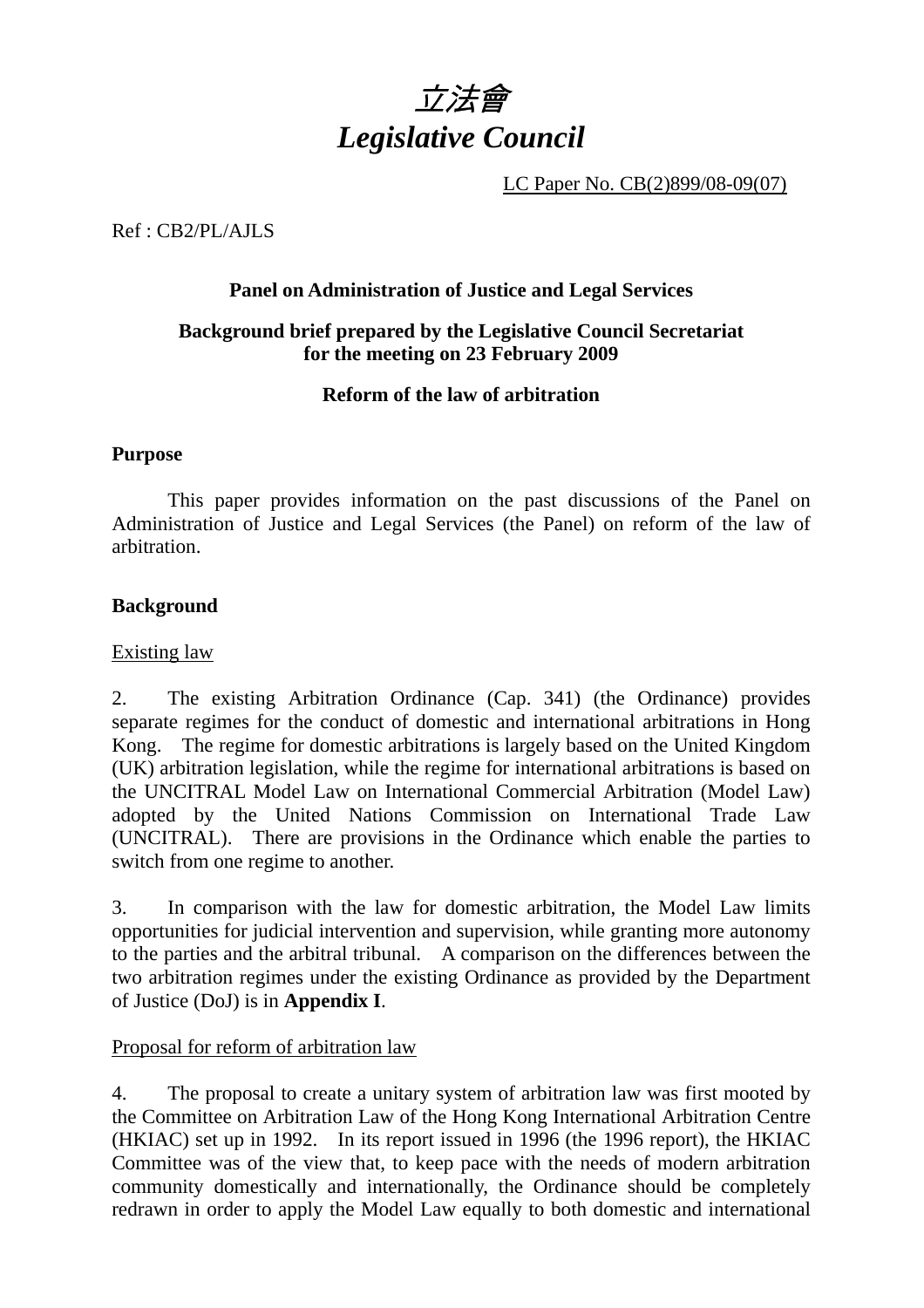arbitrations. However, as the unification of the two arbitral systems was a complex issue, the Committee recommended, as an interim measure, that limited improvements be made to the Ordinance to minimize the differences between the two systems. The HKIAC Committee's recommendations were implemented by way of the Arbitration (Amendment) Ordinance 1996, which promoted greater party autonomy, vested primary authority in arbitral tribunals and limited the scope of court intervention during arbitral proceedings.

5. In 1998, the Hong Kong Institute of Arbitrators (HKIArb) in co-operation with HKIAC established a Committee on Hong Kong Arbitration Law to follow up on the 1996 report. The HKIArb Committee issued a report in 2003 recommending that the existing Ordinance should be redrawn and a unitary regime with the Model Law governing both domestic and international arbitrations should be created. At its meeting on 27 June 2005, the Panel was consulted on the recommendations of the HKIArb Committee and the proposals of DoJ to take forward those recommendations. Having obtained the Panel's support, DoJ set up in September 2005 the Departmental Working Group (the Working Group), which was chaired by the Solicitor-General and comprising representatives of the legal profession, arbitration experts and relevant government officials, to formulate legislative proposals to implement the recommendations in the report of the HKIArb Committee.

#### Consultation Paper on Reform of the Law of Arbitration

6. On the basis of the legislative proposals prepared by the Working Group, DoJ published a Consultation Paper on Reform of the Law of Arbitration in Hong Kong and draft Arbitration Bill (Consultation Paper) on 31 December 2007 to seek views on reform of the law of arbitration in Hong Kong. The consultation period ended on 30 June 2008.

7. DoJ proposes in the Consultation Paper the creation of a unitary regime for all types of arbitration on the basis of the Model Law, thereby abolishing the distinction between domestic and international arbitrations under the existing Ordinance. The draft Bill adopts the structure of the Model Law as its framework. The purpose of the reform is to make the law of arbitration more user-friendly. As the Model Law is familiar to practitioners from civil law as well as common law jurisdictions, this will have the benefits of enabling the Hong Kong business community and arbitration practitioners to operate an arbitration regime which accords with widely accepted international arbitration practices and development. The reform will also promote Hong Kong as a regional centre for legal services and dispute resolution. The Executive Summary of the Consultation Paper setting out the major issues in the draft Bill is in **Appendix II**.

#### **Discussions of the Panel on the Consultation Paper on 28 January 2008**

8. On the concern previously expressed by the construction industry, which represented the largest users of domestic arbitrations in Hong Kong, that certain rights and protections of domestic users of arbitrations would be removed following the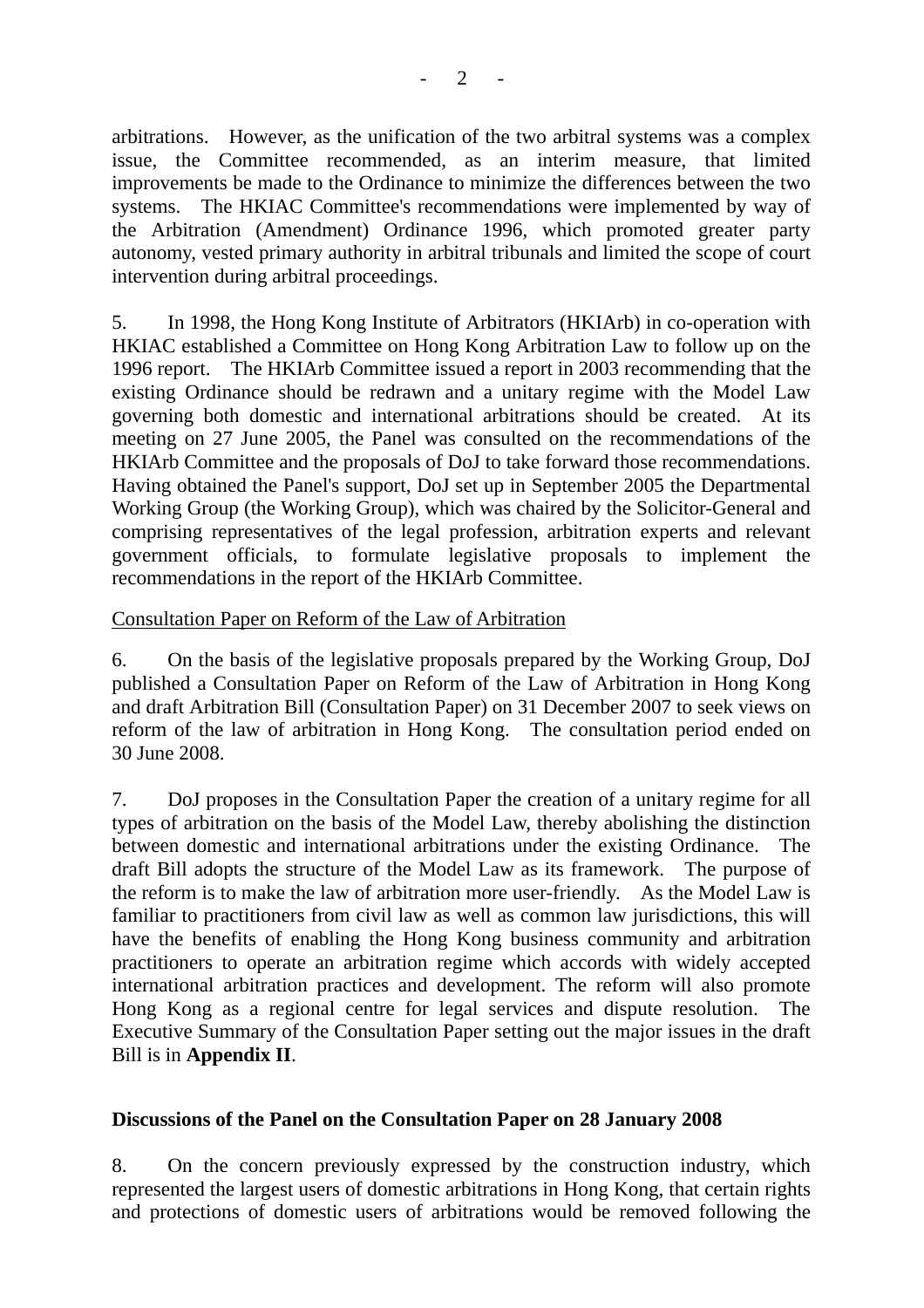adoption of a unitary regime of arbitration, the Panel was advised that certain provisions under the current Ordinance that only applied to domestic arbitration had been retained as opt-in provisions under Schedule 3 to the draft Bill. These provisions related to determination of a dispute by a sole arbitrator in default of agreement, consolidation of arbitrations, determination of a preliminary point of law by the Court of First Instance, challenging an arbitral award on ground of serious irregularity and appeal against an arbitral award on point of law. Members noted that it was provided under Part 11 of the draft Bill that parties to an arbitration agreement could expressly provide in the arbitration agreement as to whether any of the provisions in Schedule 3 should apply. A deeming provision was also included under Part 11 to ensure that, subject to some exceptions, all the opt-in provisions in Schedule 3 would automatically apply to an arbitration agreement contained in every contract down the line of the subcontracting process.

9. The Panel was also advised that to address the concern raised by the construction industry where users of standard form contracts might continue to use the term "domestic arbitration" in such contracts either before or for sometime after the commencement of the new ordinance, it was provided under Part 11 of the draft Bill that, where an arbitration agreement entered into before, or at any time within a period of six years after, the commencement of the new ordinance, stipulated that an arbitration under that arbitration agreement should be a "domestic arbitration", all the opt-in provisions under Schedule 3 should automatically apply to the arbitration agreement subject to any express agreement to the contrary between the parties.

10. Regarding the legal profession's concern that a right to appeal against arbitral awards was provided in domestic arbitration but not in international arbitration, the Administration explained that given that the global trend was to minimize court's interference in arbitral awards, an appeal mechanism was not provided in the Model Law. To address the concern, section 23 of the existing Ordinance concerning appeal against arbitral awards on question of law was retained as an opt-in provision in Schedule 3 to the draft Bill.

11. As the Consultation Paper had addressed the concerns raised by the Panel and other organizations during previous discussions, members expressed general support for it.

#### **Latest developments**

12. According to the Legislative Programme 2008-2009 provided by the Administration on 22 October 2008, the Administration aims to introduce the Arbitration Bill into the Legislative Council in the second half of the 2008-2009 legislative session to reform the law of arbitration based on the 2003 report of the HKIArb Committee and the results of the consultation exercise conducted by DoJ in the first half of 2008.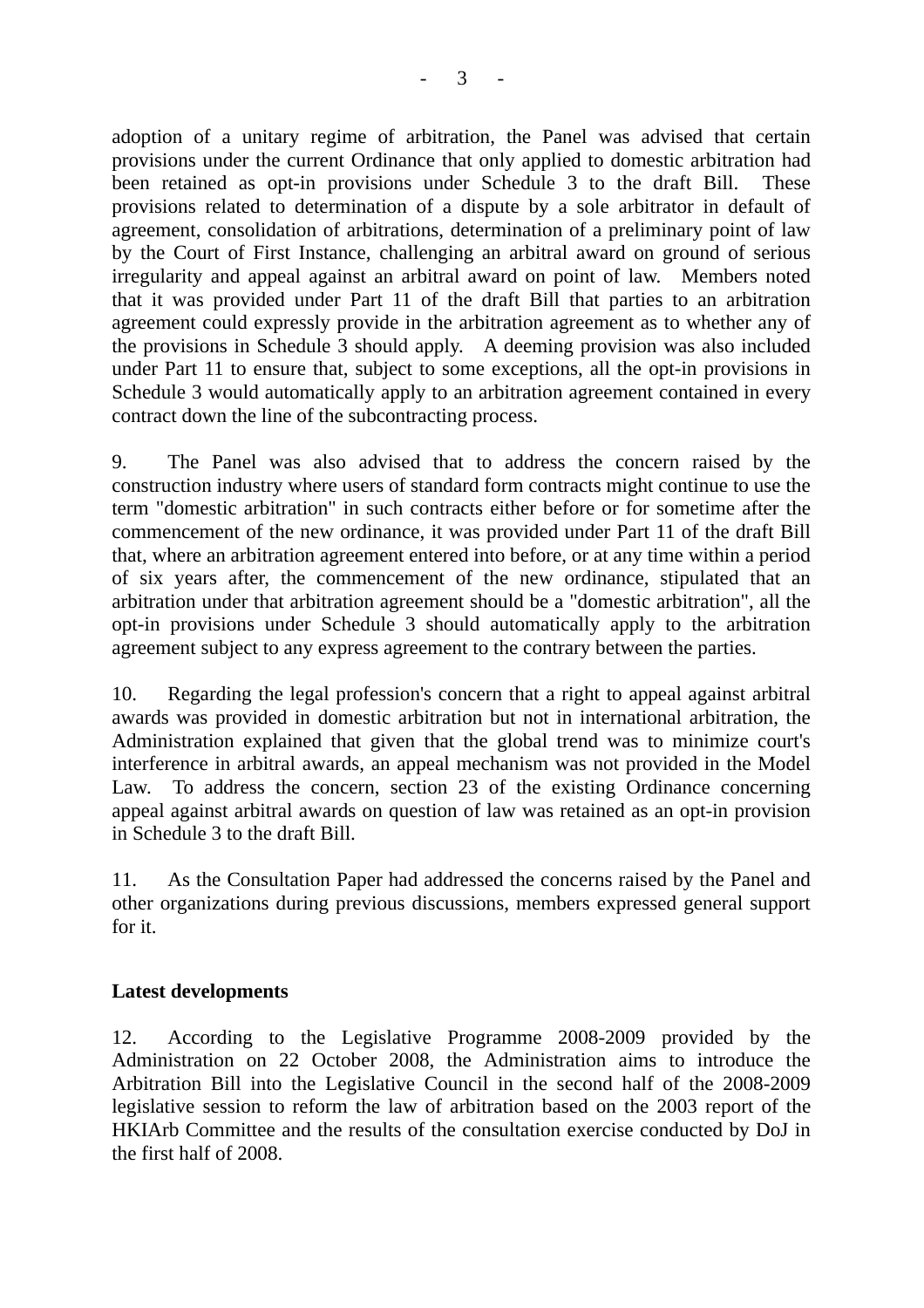## **Relevant papers**

13. A list of the relevant papers available on the LegCo website (http://www.legco.gov.hk) is in **Appendix III.**

Council Business Division 2 Legislative Council Secretariat 17 February 2009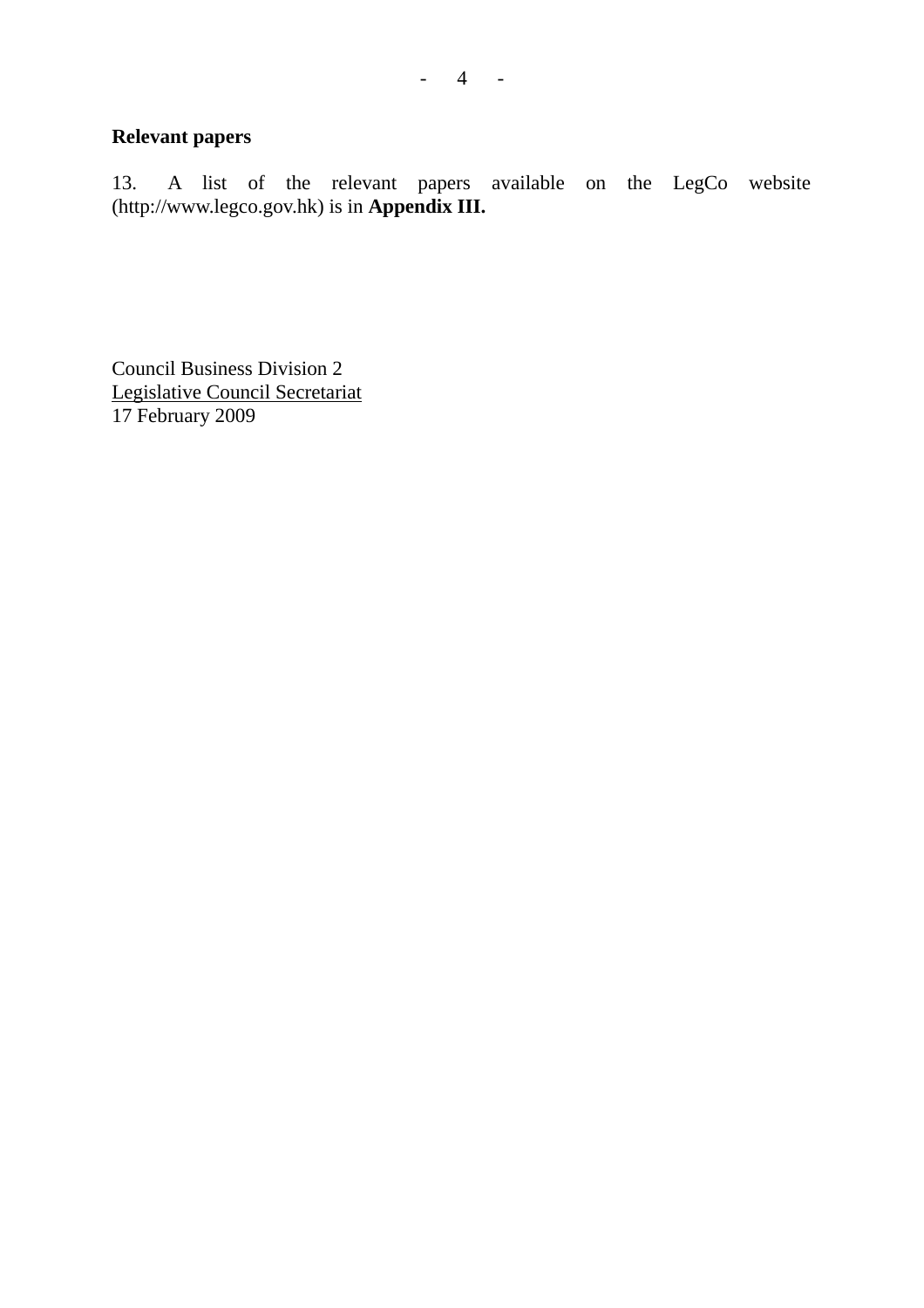#### Differences between the two arbitration regimes under the Arbitration Ordinance

 $11.$ Annex 1 compares the domestic and international arbitration provisions of the Arbitration Ordinance. The significant differences between the two are as follows:

- $(a)$ There is more scope for court intervention or assistance in domestic cases. Thus, the Court may, in domestic arbitrations but not in international arbitrations:
	- $(i)$ order two or more related arbitrations to be consolidated or heard concurrently if they involve common issues (s $6B(1)$ );
	- $(ii)$ appoint an arbitrator in consolidated proceedings if all parties thereto cannot agree as to the choice of arbitrator (s  $6B(2)$ );
	- $(iii)$ where a party fails to comply with an arbitrator's order, extend the arbitrator's powers to continue with the reference in default of appearance or of any other act by that party, for example, by enabling the arbitrator to dismiss a claim peremptorily, or make a default award without risking his removal or his award being set aside on the ground of misconduct (s 23C);
	- $(iv)$ on the application of a party with the consent of either the arbitrator or the other parties, determine any question of law arising in the course of the reference, whether the question relates to the tribunal's jurisdiction or not (s 23A);
	- $(v)$ determine an appeal on any question of law arising out of an award by confirming, varying or setting aside the award, or remitting the award to the reconsideration of the arbitrator (s  $23(2)-(4)$ );
	- $(v_i)$ order the arbitrator to state the reasons for his award in sufficient detail to enable the Court to consider any question of law arising out of the award (s  $23(5)-(6)$ );
	- where the dispute involves the question whether a party  $(vii)$ has been guilty of fraud, order that the agreement shall cease to have effect or give permission to revoke the authority of an arbitrator (s  $26(2)$ );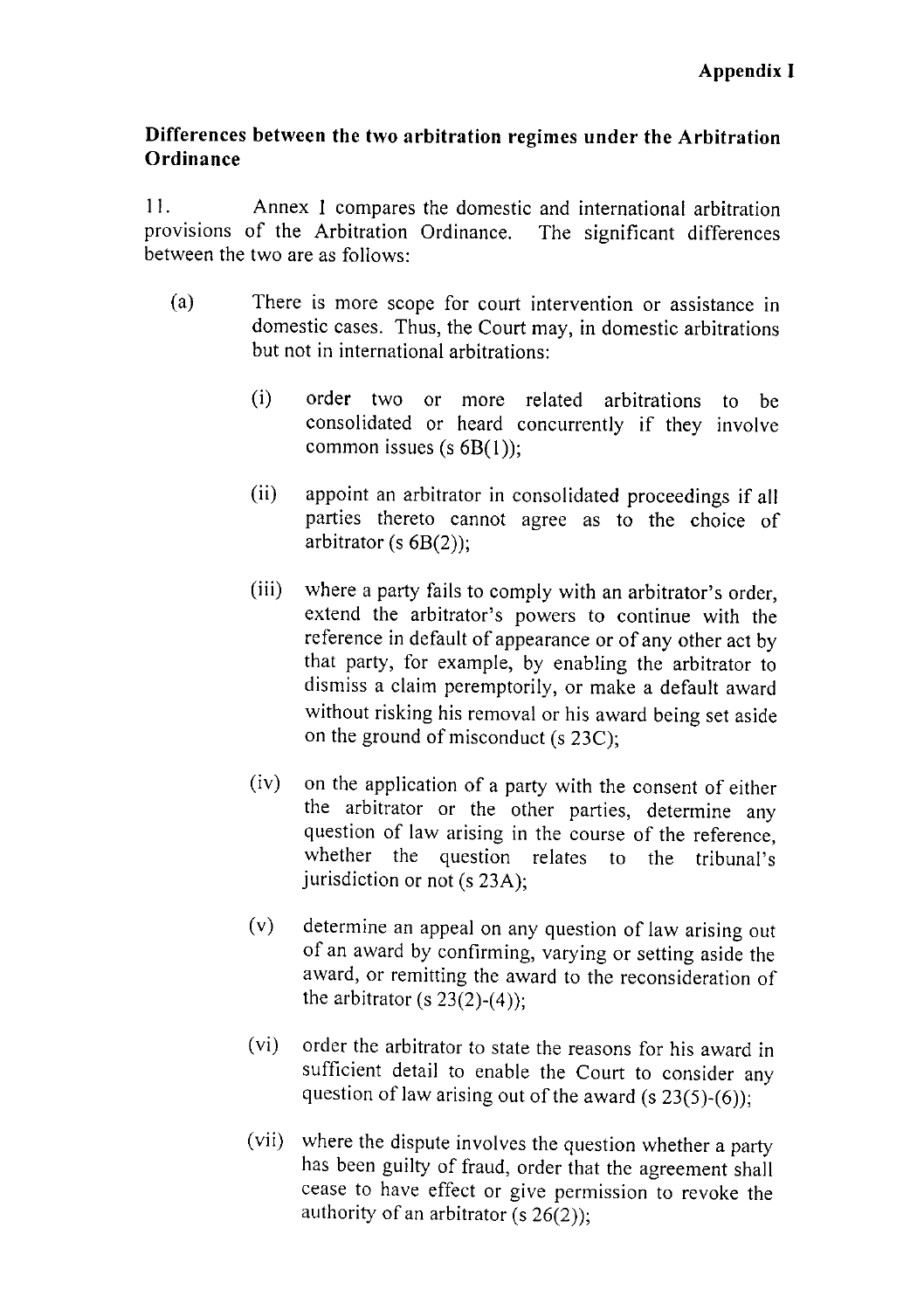- (viii) where an arbitrator refuses to deliver his award except on payment of the fees demanded by him, and the parties believe that the fees are excessive, order that the arbitrator shall deliver the award to the applicant on payment into Court by the applicant of the fees, in which event the fees shall be assessed by the Court (s)  $21$ ).
- $(b)$ If the parties fail to agree as to the number of arbitrators, there will be only one arbitrator if it is a domestic case (s 8), but may be either one or three arbitrators as decided by the HK International Arbitration Centre if it is an international case (s)  $34C(5)$ ).
- $(c)$ The parties to a domestic arbitration have a "reasonable" opportunity" to present their cases under section  $2GA(1)(a)$ . while the parties to an international arbitration have a "full opportunity" to do so under Article 18 of the Model Law.
- $(d)$ The grounds on which an arbitrator may be removed are wider in domestic cases. Whereas the Court may remove an arbitrator in a domestic case if he has "misconducted himself or the proceedings"  $(s 25(1))$ , an arbitrator in an international case may be challenged only if circumstances exist that give rise to "justifiable doubts as to his impartiality or independence", or if he does not possess qualifications agreed to by the parties. (Article 12)
- $(e)$ Whereas section  $25(2)$  sets out the grounds on which the Court may set aside an award in a domestic arbitration in general terms, <sup>6</sup> the grounds of review applicable to an international arbitration as provided by Article 34 of the Model Law are narrow and exhaustive. The Court in an international arbitration case would not examine whether the arbitral tribunal has acted negligently or incompetently or has produced a badly reasoned award.

 $\ddot{\mathbf{6}}$ 

That is, the arbitrator has "misconducted himself or the proceedings", or an arbitration or award has been "improperly procured".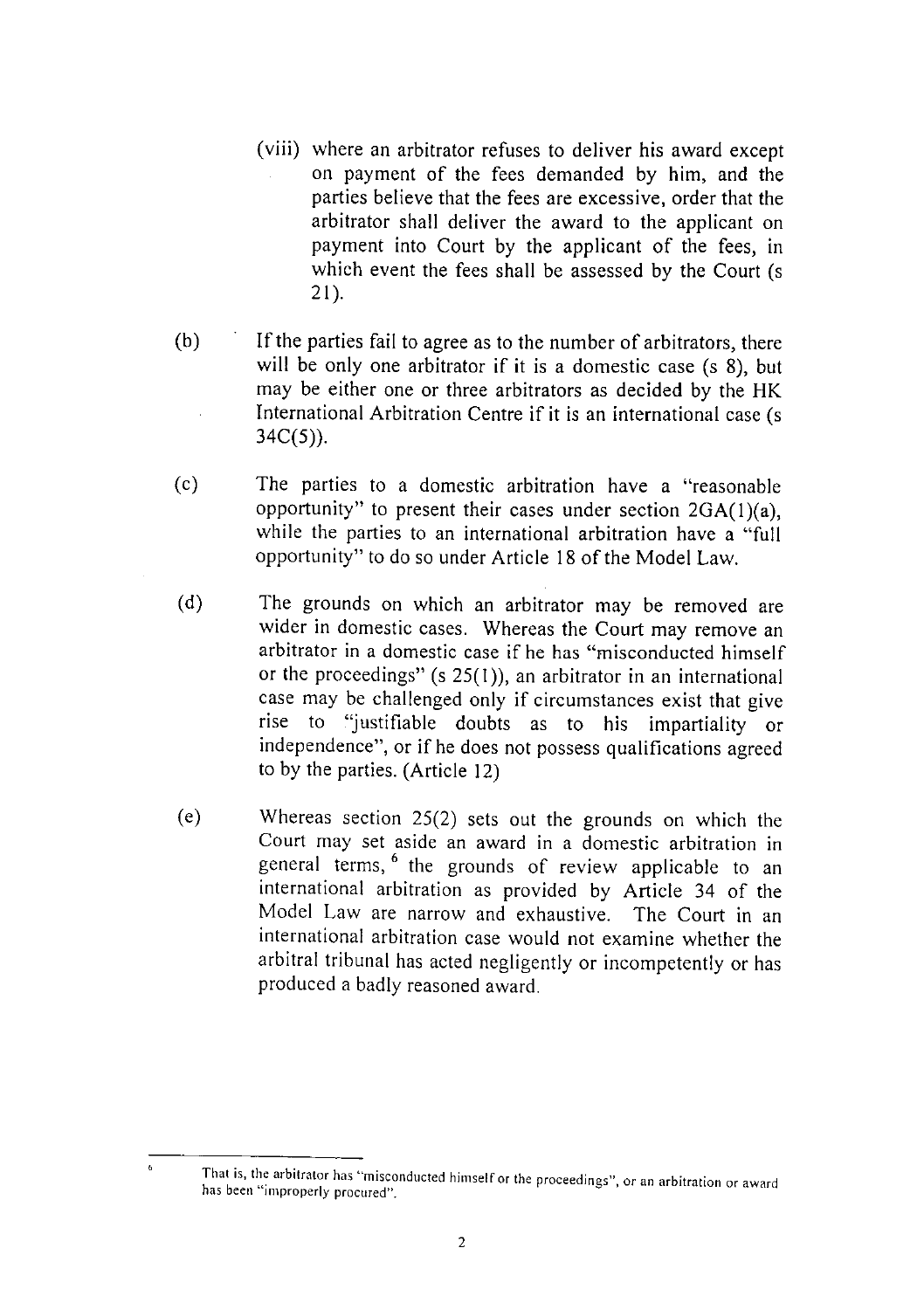- $(f)$ Section 13A provides that a judge, magistrate or public officer may accept appointment as a sole or joint arbitrator by virtue of a domestic arbitration agreement if certain conditions are There is no equivalent provision for international met. arbitration cases.
- Source: Paper provided by the Administration on the Report of the Committee on Hong Kong Arbitration Law of the Hong Kong Institute of Arbitrators dated June 2005  $(LC$  Paper No.  $CB(2)1792/04-05(01))$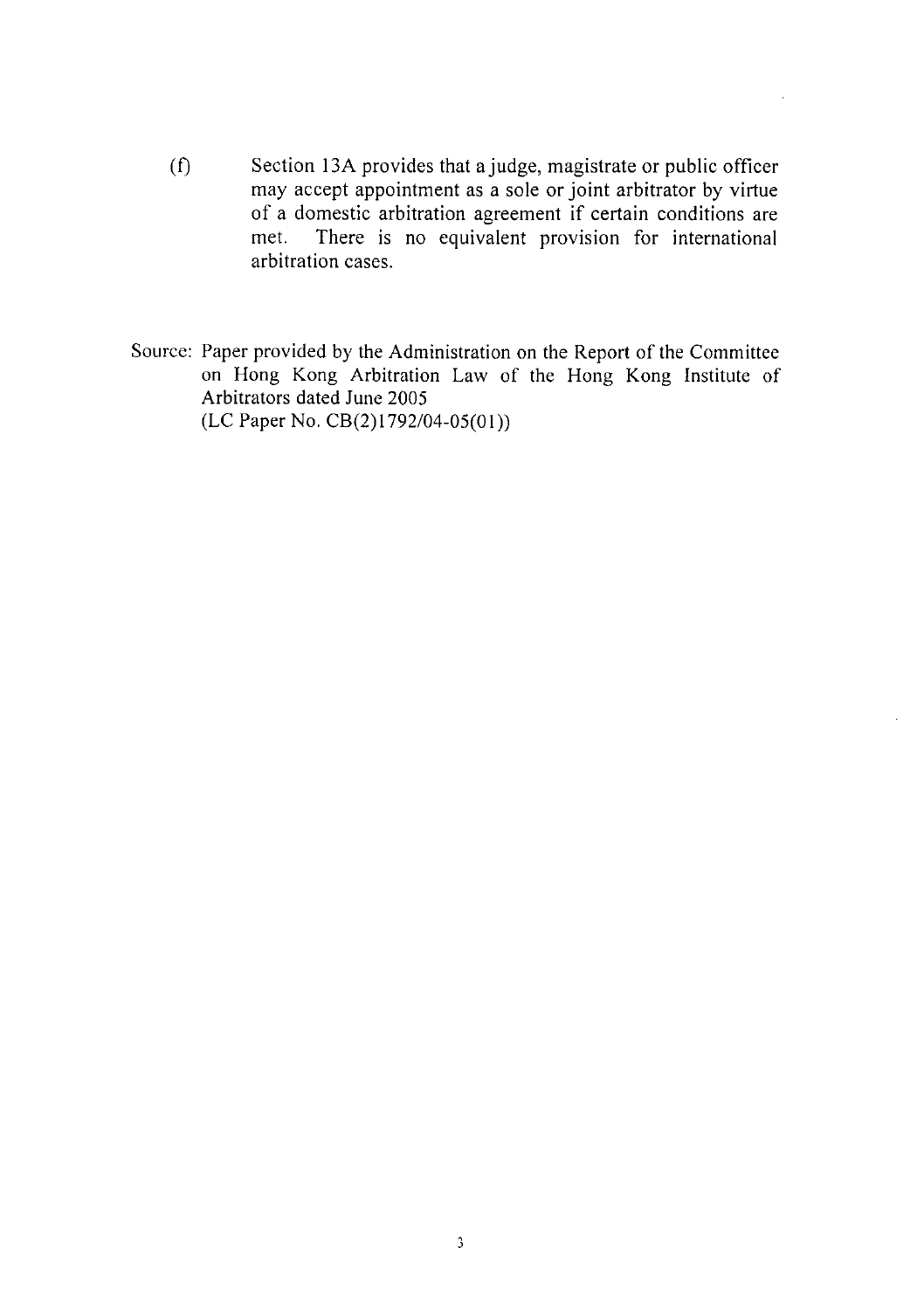**Comparison between the domestic and international arbitration provisions in the Arbitration Ordinance** 

| <b>Subject matter</b>                  | <b>Domestic</b>                              | <b>International</b>         |
|----------------------------------------|----------------------------------------------|------------------------------|
|                                        | arbitration regime                           | arbitration regime           |
| Death of a party                       | Arbitration agreement                        | None                         |
|                                        | shall not be discharged by                   |                              |
|                                        | death of any party (s 4)                     |                              |
| Bankruptcy                             | Provisions dealing with                      | None                         |
|                                        | the situation when a party                   |                              |
|                                        | is adjudged bankrupt (s 5)                   |                              |
| Number of                              | In the absence of any                        | In default of agreement,     |
| arbitrators                            | agreement, the reference                     | the number of arbitrators    |
|                                        | shall be to a single                         | is to be either one or three |
|                                        | arbitrator. (s 8)                            | as decided by the HKIAC.     |
|                                        |                                              | (Art. 10(2) & S 34C(5))      |
| Umpires                                | Subject to contrary                          | None                         |
|                                        | agreement, a two-                            |                              |
|                                        | arbitrator tribunal may                      |                              |
|                                        | appoint an umpire (s 10)                     |                              |
| Power of judges to                     | A judge, magistrate or                       | None                         |
| take arbitration                       | public officer may accept                    |                              |
|                                        | appointment as a sole or                     |                              |
|                                        | joint arbitrator, or as                      |                              |
|                                        | umpire (s 13A)                               |                              |
| Consolidation of                       | Court may order two or                       | None                         |
| arbitrations                           | more related arbitrations                    |                              |
|                                        | to be consolidated (s                        |                              |
|                                        | 6B(1)                                        | None                         |
| Appointment of<br>arbitrator or umpire | Court may appoint<br>arbitrator or umpire in |                              |
| in consolidated                        | consolidated proceedings                     |                              |
| proceedings                            | if parties thereto cannot                    |                              |
|                                        | agree as to the choice of                    |                              |
|                                        | arbitrator or umpire (s                      |                              |
|                                        | 6B(2)                                        |                              |

**(a) Major differences between the domestic and international arbitration provisions**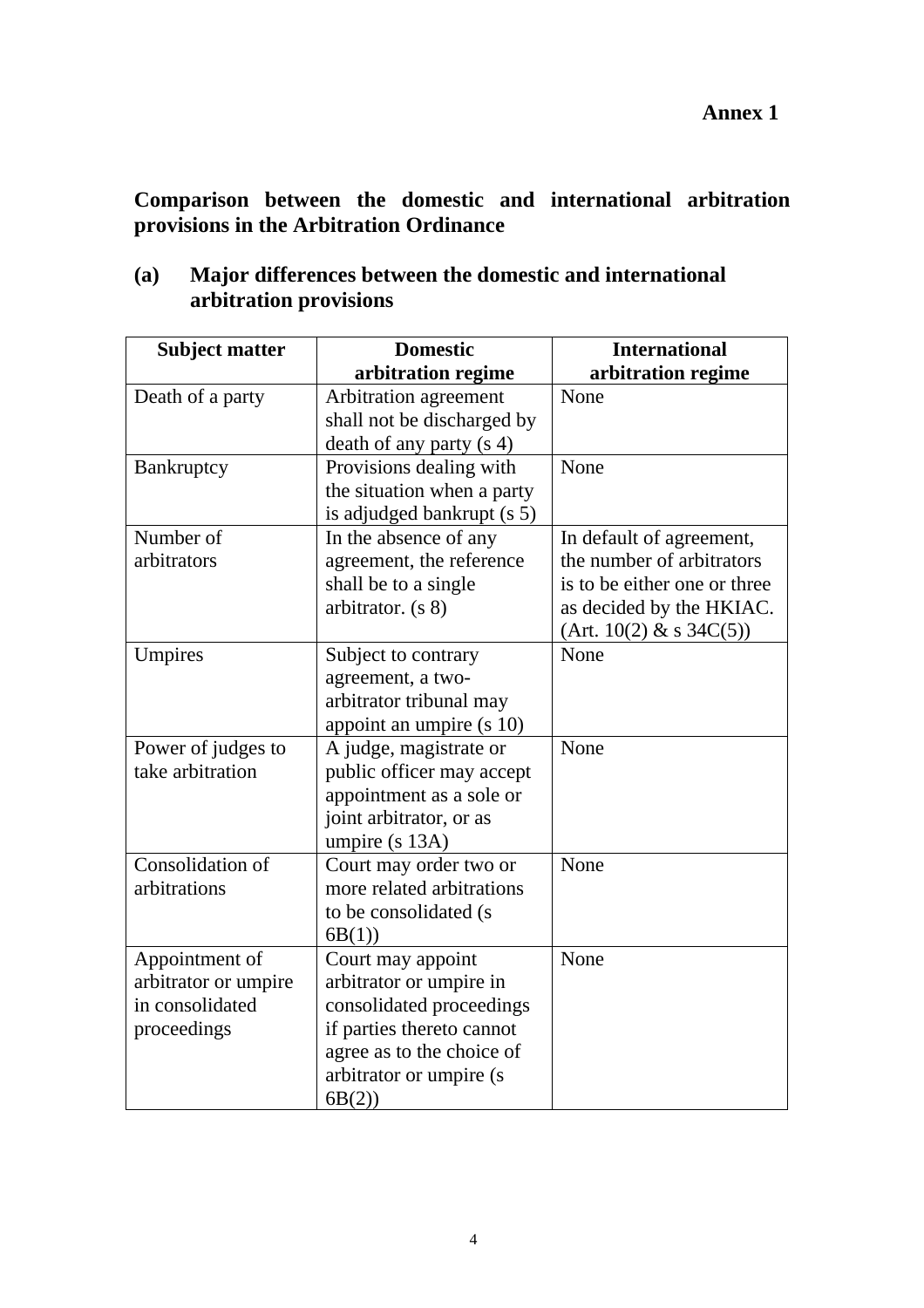| Party appointment of  | Subject to contrary             | None                          |
|-----------------------|---------------------------------|-------------------------------|
| sole arbitrator in    | agreement, where the            |                               |
| two-arbitrator        | reference is to two             |                               |
| tribunal cases        | arbitrators, one to be          |                               |
|                       |                                 |                               |
|                       | appointed by each party,        |                               |
|                       | but one of the parties fails    |                               |
|                       | to make an appointment,         |                               |
|                       | the other party may             |                               |
|                       | appoint the arbitrator          |                               |
|                       | appointed by him, as sole       |                               |
|                       | arbitrator in the reference.    |                               |
|                       | The Court may, however,         |                               |
|                       | set aside the appointment.      |                               |
|                       | (s 9 proviso)                   |                               |
| Appointment of        | Court may, on the               | Where the mandate of an       |
| substitute arbitrator | application of a party,         | arbitrator terminates under   |
|                       | appoint a person to replace     | Art. 13 (doubts as to         |
|                       | an arbitrator who has been      | impartiality or               |
|                       | removed by the Court            | independence) or Art. 14      |
|                       | under $s$ 15(3) (failure to     | (failure or impossibility to  |
|                       | use all reasonable dispatch     | act), a substitute arbitrator |
|                       | in proceeding with              | shall be appointed            |
|                       | reference) or $s$ 25(1)         | according to the rules that   |
|                       | (misconduct), or whose          | were applicable to the        |
|                       |                                 | appointment of the            |
|                       | authority has been revoked      |                               |
|                       | by permission of the Court      | arbitrator being replaced.    |
|                       | under s 26 (question of         | (Art. 15) Hence, where        |
|                       | fraud). $(s 27)$                | the original arbitrator is    |
|                       |                                 | appointed by HKIAC            |
|                       |                                 | under Art. $11(3) & (4)$ , it |
|                       |                                 | will be HKIAC which           |
|                       |                                 | appoints the replacement.     |
| General               | Tribunal required to act        | Arbitrator may be             |
| responsibilities of   | fairly and impartially as       | challenged if there are       |
| tribunal              | between the parties. (s         | justifiable doubts as to his  |
|                       | 2GA(1)(a)                       | impartiality or               |
|                       |                                 | independence. (Art. 12(2))    |
| Opportunity to        | Tribunal required to give       | Each party shall be given a   |
| present case          | the parties a <i>reasonable</i> | full opportunity of           |
|                       | opportunity to present          | presenting his case. (Art.    |
|                       | their cases. $(s 2GA(1)(a))$    | 18)                           |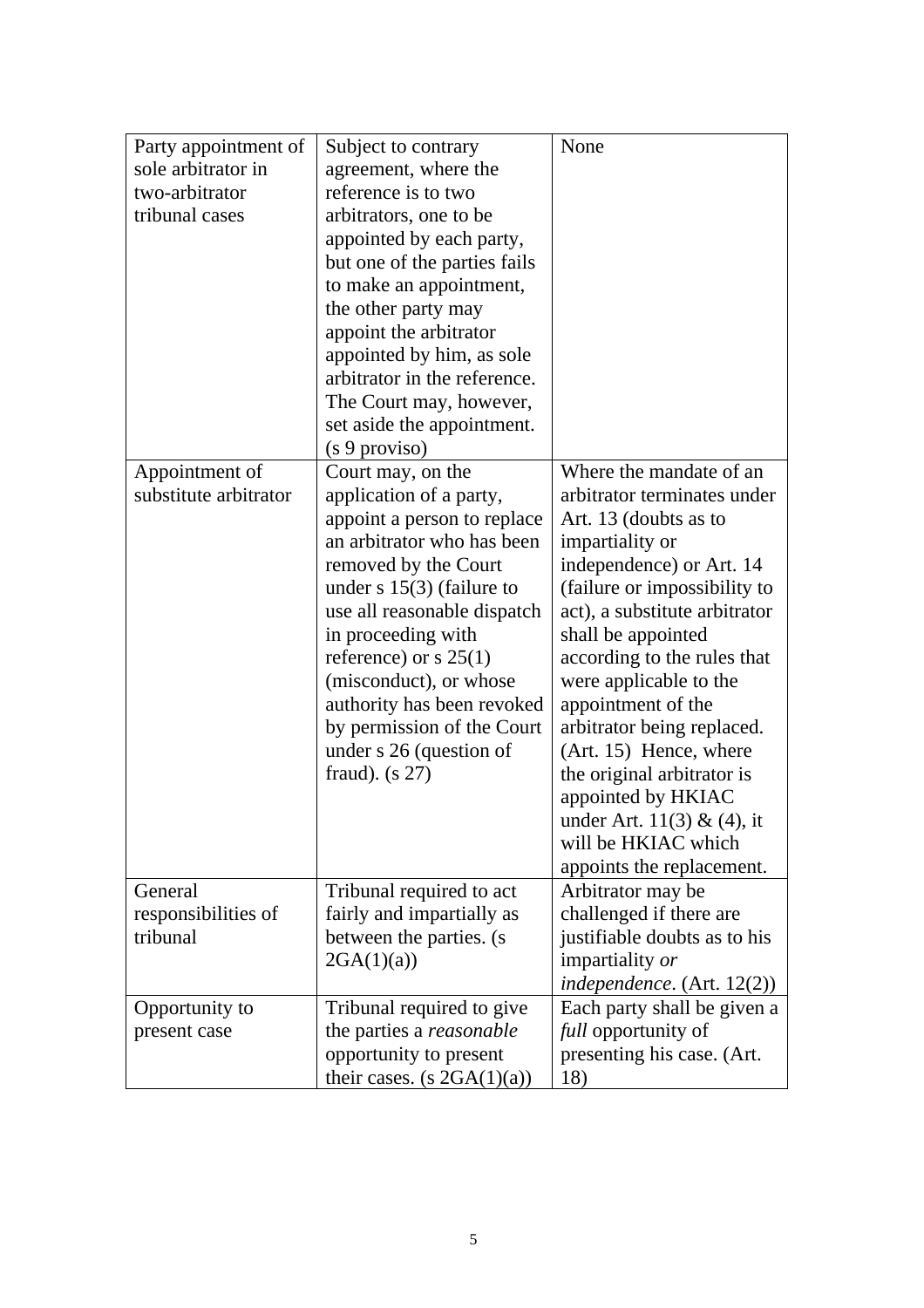| Interlocutory orders                  | Where a party fails to                        | None                                               |
|---------------------------------------|-----------------------------------------------|----------------------------------------------------|
| to deal with party                    | comply with an                                |                                                    |
| defaults                              | arbitrator's order, the                       |                                                    |
|                                       | arbitrator or other party                     |                                                    |
|                                       | may apply to the Court for                    |                                                    |
|                                       | an order extending the                        |                                                    |
|                                       | arbitrator's powers to                        |                                                    |
|                                       | continue with the                             |                                                    |
|                                       | reference in default of                       |                                                    |
|                                       | appearance or of any other                    |                                                    |
|                                       | act. $(s 23C)$                                |                                                    |
| Interim (or partial)                  | Subject to contrary                           | None                                               |
| awards                                | agreement, arbitrator has                     |                                                    |
|                                       | power to make partial                         |                                                    |
|                                       | awards (s 16)                                 |                                                    |
| Specific performance                  | Subject to contrary                           | None                                               |
|                                       | agreement, tribunal may                       |                                                    |
|                                       | order a party to perform a                    |                                                    |
|                                       | particular act (s 17)                         |                                                    |
| Reference of                          |                                               | None                                               |
|                                       | Court may direct<br>interpleader issues to be |                                                    |
| interpleader issues to<br>arbitration | determined in accordance                      |                                                    |
|                                       |                                               |                                                    |
|                                       | with arbitration agreement                    |                                                    |
| Determination of                      | (s 7)                                         |                                                    |
|                                       | A party may apply to the                      | The power is restricted to<br>the determination of |
| preliminary point of                  | Court to determine any                        |                                                    |
| law by Court                          | question of law arising in                    | questions of the tribunal's                        |
|                                       | the course of the reference                   | jurisdiction only. (Art.                           |
|                                       | (s 23A)                                       | 16(3)                                              |
| Appeal on a point of                  | A party may appeal to the                     | None                                               |
| law                                   | Court on any question of                      |                                                    |
|                                       | law arising out of an                         |                                                    |
|                                       | award. On the                                 |                                                    |
|                                       | determination of such an                      |                                                    |
|                                       | appeal, the Court may                         |                                                    |
|                                       | confirm, vary or set aside                    |                                                    |
|                                       | the award, or remit the                       |                                                    |
|                                       | award to the                                  |                                                    |
|                                       | reconsideration of the                        |                                                    |
|                                       | arbitrator. $(s 23(2) - (4))$                 |                                                    |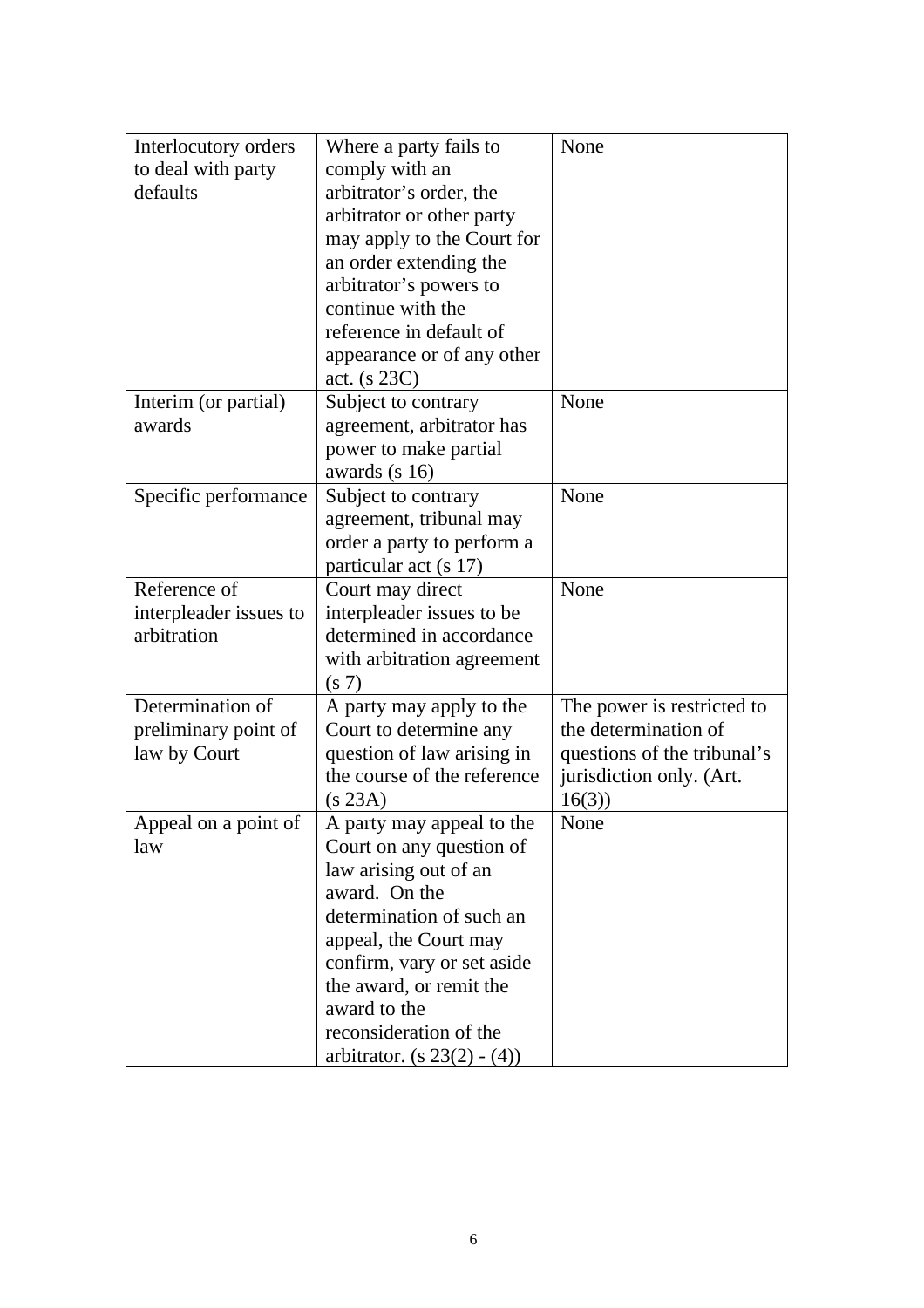| Order that reasons  | Court may order the           | Subject to contrary          |
|---------------------|-------------------------------|------------------------------|
| for award be given  | arbitrator to state the       | agreement, tribunal is       |
|                     | reasons for his award in      | required to give reasons     |
|                     | sufficient detail to enable   | for award. $(Art. 31(2))$    |
|                     | the Court to consider any     | However, no judicial         |
|                     | question of law $(s 23(5) -$  | remedy is available if it    |
|                     | (6)                           | fails to give reasons.       |
| Power of Court to   | Court has power to give       | None                         |
| deal with questions | relief where the dispute      |                              |
| of fraud            | involves the question         |                              |
|                     | whether a party has been      |                              |
|                     | guilty of fraud $(s 26(2))$   |                              |
| Removal of          | Court may remove              | An arbitrator may be         |
| arbitrator for      | arbitrator if he has          | challenged only if there     |
| misconduct          | "misconducted himself or      | are "justifiable doubts as   |
|                     | the proceedings". $(s 25(1))$ | to his impartiality or       |
|                     |                               | independence", or if he      |
|                     |                               | does not possess             |
|                     |                               | qualifications agreed to by  |
|                     |                               | the parties. (Art. 12(2) $&$ |
|                     |                               |                              |
|                     |                               | $13(3)$ ) The concept of     |
|                     |                               | misconduct is arguably       |
|                     |                               | broader than failing to      |
|                     |                               | demonstrate impartiality     |
|                     |                               | or independence.             |
| Setting aside of    | Court may set aside award     | Court may set aside an       |
| award               | if the arbitrator has         | award only on the            |
|                     | "misconducted himself or      | following grounds: (a)       |
|                     | the proceedings", or an       | incapacity of a party or     |
|                     | arbitration or award has      | invalidity of arbitration    |
|                     | been "improperly"             | agreement; (b) failure to    |
|                     | procured". $(s 25(2))$        | give proper notice or        |
|                     |                               | inability to present its     |
|                     |                               | case; (c) award made in      |
|                     |                               | excess of terms of           |
|                     |                               | reference; (d) composition   |
|                     |                               | of tribunal or arbitral      |
|                     |                               | procedure not in             |
|                     |                               | accordance with              |
|                     |                               | agreement; (e) subject       |
|                     |                               | matter of the dispute is not |
|                     |                               | arbitrable; or (f) award is  |
|                     |                               | in conflict with public      |
|                     |                               | policy. (Art. 34(2))         |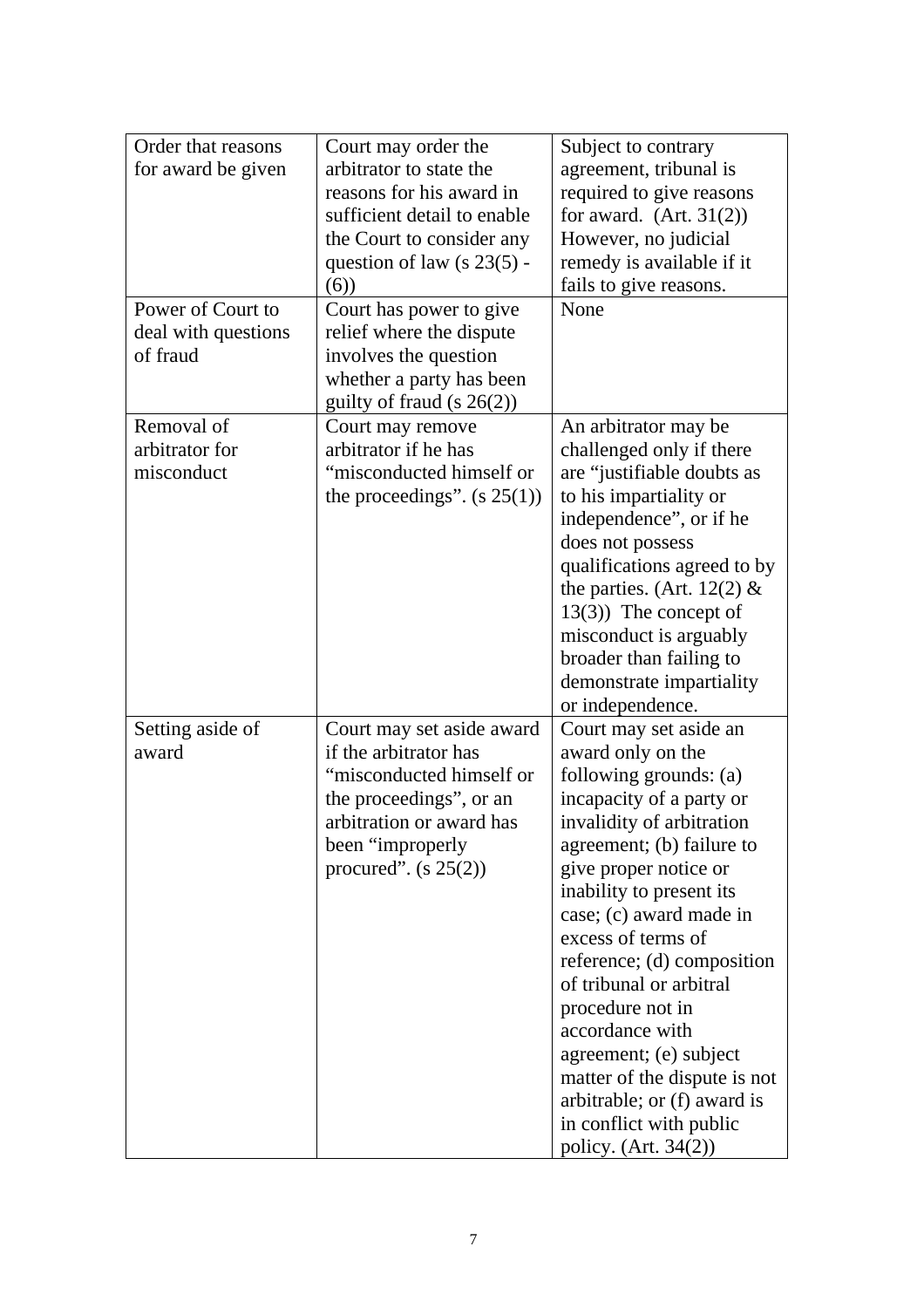| Assessment of        | If an arbitrator refuses to  | None                                               |
|----------------------|------------------------------|----------------------------------------------------|
| arbitrator's fees    | deliver his award except     |                                                    |
|                      | on payment of the            |                                                    |
|                      | demanded fees and the        |                                                    |
|                      | parties believe that the     |                                                    |
|                      | fees are excessive, either   |                                                    |
|                      | party may apply to the       |                                                    |
|                      | Court for an order that the  |                                                    |
|                      | arbitrator shall deliver the |                                                    |
|                      | award to the applicant on    |                                                    |
|                      | payment into court by the    |                                                    |
|                      | applicant of the fees        |                                                    |
|                      | demanded. The fees will      |                                                    |
|                      | then be assessed by the      |                                                    |
|                      | Court. $(s 21)$              |                                                    |
| Place of arbitration | None                         | In default of agreement,                           |
|                      |                              | the place of arbitration                           |
|                      |                              | shall be determined by the                         |
|                      |                              | tribunal having regard to                          |
|                      |                              | the circumstances of the                           |
|                      |                              | case, including the                                |
|                      |                              | convenience of the parties.                        |
|                      |                              | Subject to contrary                                |
|                      |                              | agreement, the tribunal                            |
|                      |                              | may meet at any place it                           |
|                      |                              | considers appropriate.                             |
|                      |                              | (Art. 20)                                          |
|                      | None                         | In default of agreement,                           |
| Language             |                              | the tribunal shall                                 |
|                      |                              | determine the language to                          |
|                      |                              | be used. The tribunal may                          |
|                      |                              | order that any                                     |
|                      |                              |                                                    |
|                      |                              | documentary evidence                               |
|                      |                              | shall be accompanied by a                          |
|                      |                              | translation. (Art. 22)                             |
| Hearings and written | None. Governed by            | Subject to contrary                                |
| proceedings          | arbitration agreement,       | agreement, the tribunal<br>shall decide whether to |
|                      | agreed arbitration rules, or |                                                    |
|                      | the common law.              | hold oral hearings or to                           |
|                      |                              | conduct written                                    |
|                      |                              | proceedings. Parties shall                         |
|                      |                              | also be given advance                              |
|                      |                              | notice of any hearing or                           |
|                      |                              | meeting of the tribunal,                           |
|                      |                              | and all information                                |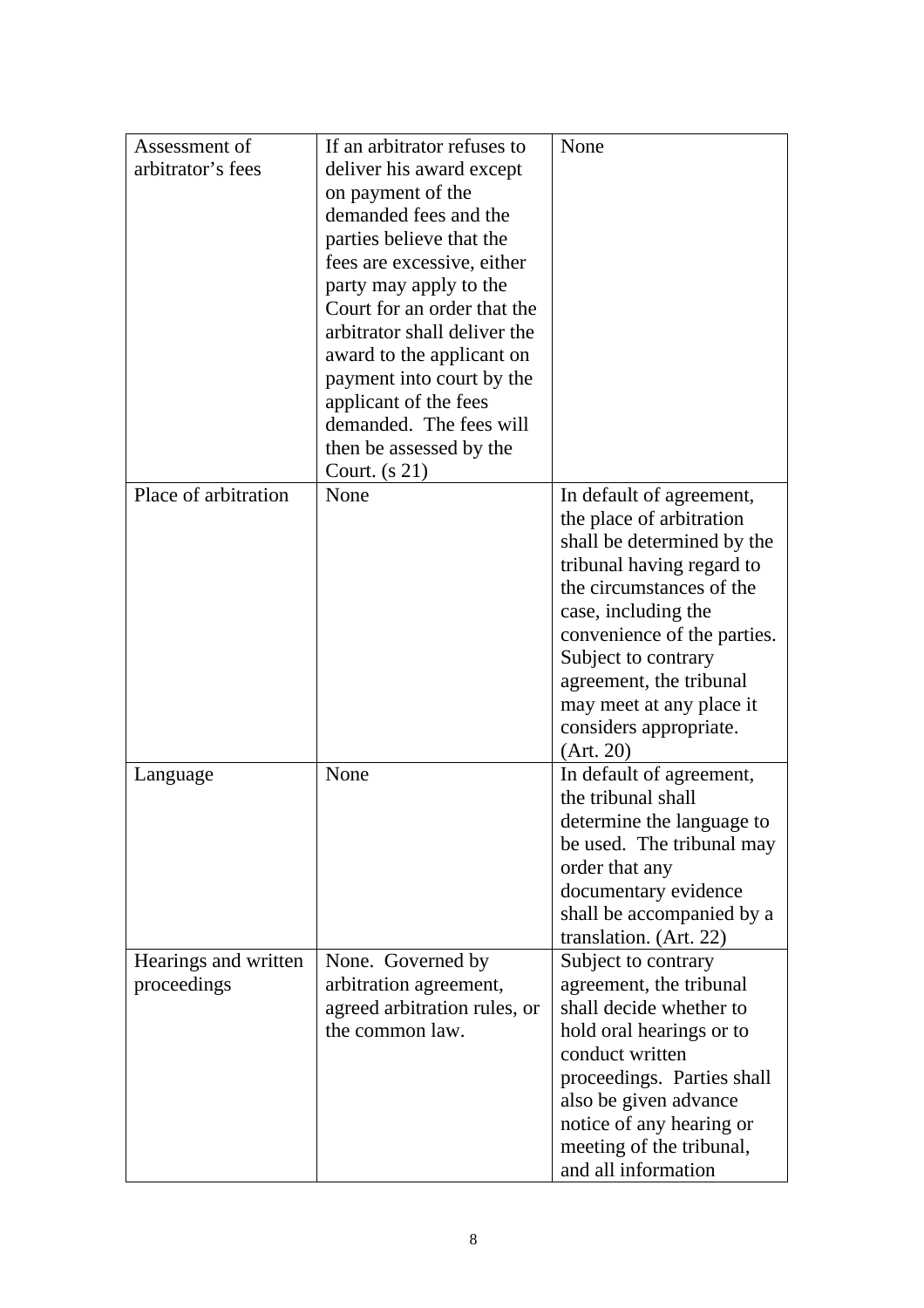|                                                                   |                                                                                                   | supplied to the tribunal by<br>one party shall be<br>communicated to the other<br>party. (Art.24)                                                                                                                                                                                                                           |
|-------------------------------------------------------------------|---------------------------------------------------------------------------------------------------|-----------------------------------------------------------------------------------------------------------------------------------------------------------------------------------------------------------------------------------------------------------------------------------------------------------------------------|
| Statements of claim<br>and defence                                | None. Governed by<br>arbitration agreement,<br>agreed arbitration rules, or<br>the common law.    | Setting out the basic rules<br>in respect of statements of<br>claim and defence, subject<br>to agreement of the<br>parties. (Art. 23)                                                                                                                                                                                       |
| Experts appointed by<br>arbitral tribunal                         | None. Governed by<br>arbitration agreement,<br>agreed arbitration rules, or<br>the common law.    | Subject to contrary<br>agreement, tribunal may<br>appoint an expert to report<br>to it on specific issues, and<br>may require a party to give<br>the expert any relevant<br>information. A party may<br>request the expert to<br>participate in a hearing<br>and to be questioned by<br>the parties. (Art. 26 $\&$<br>24(3) |
| Rules applicable to<br>substance of dispute                       | None. Governed by the<br>arbitration agreement,<br>agreed arbitration rules or<br>the common law. | Tribunal shall decide the<br>dispute in accordance with<br>such rules of law as are<br>chosen by the parties as<br>applicable. Failing<br>agreement, it shall apply<br>the law determined by the<br>conflict of law rules. (Art.<br>28)                                                                                     |
| Termination of<br>proceedings<br>otherwise than by<br>final award | None. Governed by the<br>arbitration agreement or<br>agreed arbitration rules.                    | Tribunal shall terminate<br>proceedings when the<br>claimant withdraws his<br>claim, the parties agree, or<br>the tribunal finds that<br>continuation of the<br>proceedings has become<br>unnecessary or impossible.<br>(Art. 32)                                                                                           |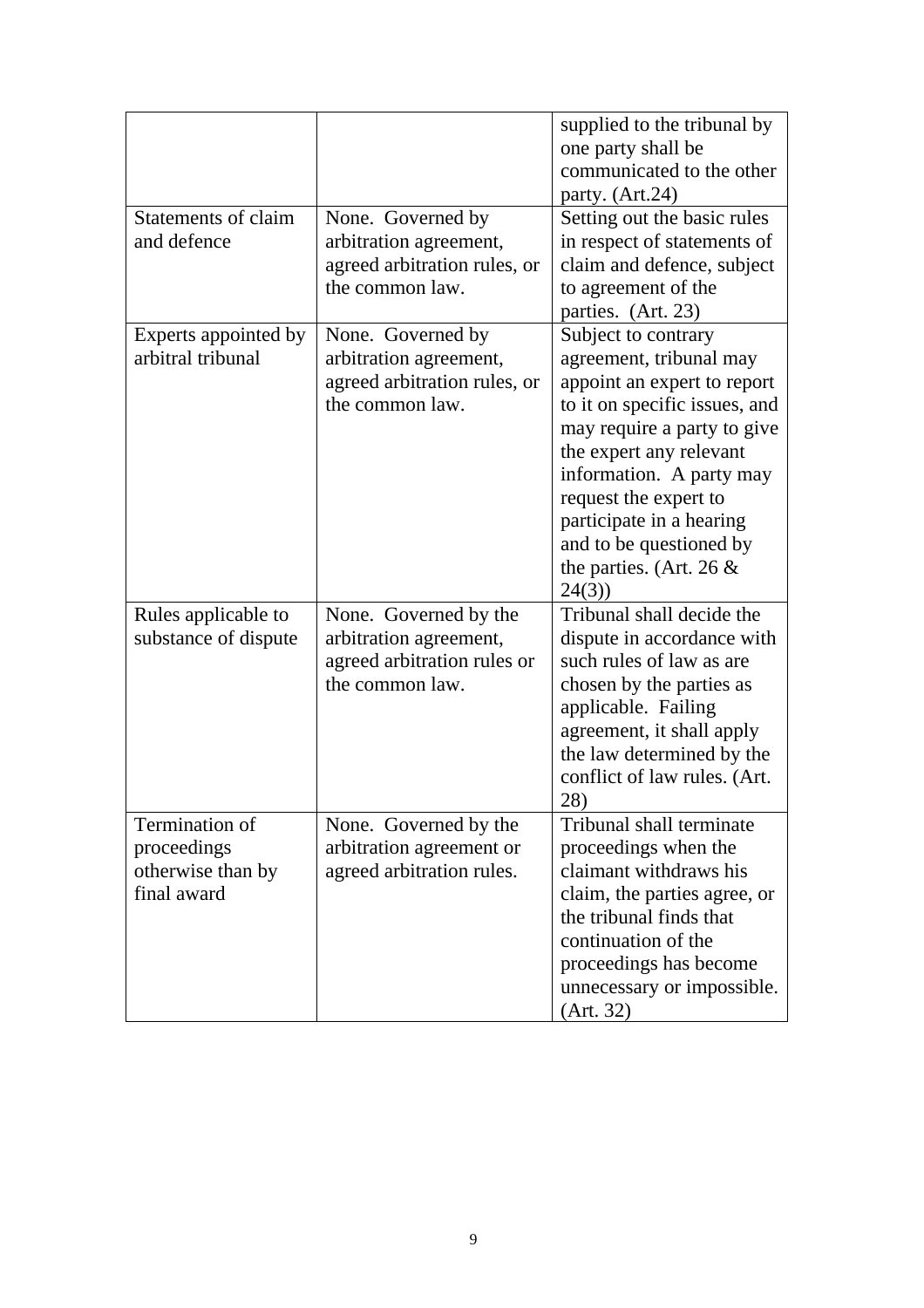| Form and contents of    | None. Governed                | The award shall be made        |
|-------------------------|-------------------------------|--------------------------------|
| award                   | principally by the common     | in writing and signed by       |
|                         | law.                          | the arbitrator(s), and shall   |
|                         |                               | state its date and the place   |
|                         |                               | of arbitration. (Art. 31(1)    |
|                         |                               | &(3)                           |
| Requirement to give     | No general requirement to     | Subject to contrary            |
| reasons for award       | give reasons, but Court       | agreement and unless the       |
|                         | may order that reasons be     | dispute is settled, the        |
|                         | given in sufficient detail to | award shall state the          |
|                         | enable it to consider any     | reasons upon which it is       |
|                         | question of law. $(s 23(5))$  | based. $(Art. 31(2))$          |
| Award ex æquo et        | None. Governed by the         | The tribunal shall decide      |
| bono or as amiable      | arbitration agreement or      | on the basis that it is "just" |
| compositeur             | agreed arbitration rules.     | and equitable" only if the     |
|                         |                               | parties have expressly         |
|                         |                               | authorised it to do so. (Art.  |
|                         |                               | 28(3)                          |
| Consent award and       | None. Governed by the         | If the parties settle the      |
| award on agreed         | arbitration agreement,        | dispute, the tribunal shall    |
| terms                   | agreed arbitration rules, or  | terminate the proceedings.     |
|                         | the common law.               | An award on agreed terms       |
|                         |                               | shall comply with Article      |
|                         |                               | 31 and shall have the          |
|                         |                               | status and effect as any       |
|                         |                               | other award on the merits      |
|                         |                               | of the case. (Art 30)          |
| Interpretation of       | None                          | If the parties agreed, a       |
| award by tribunal       |                               | party may request the          |
|                         |                               | tribunal to give an            |
|                         |                               | interpretation of a specific   |
|                         |                               | point of the award. Any        |
|                         |                               | interpretation given by the    |
|                         |                               | tribunal shall form part of    |
|                         |                               | the award. $(Art. 33(1))$      |
| <b>Additional award</b> | None; but Court may           | Subject to contrary            |
|                         | remit an award to the         | agreement, a party may         |
|                         | arbitrator for                | request the tribunal to        |
|                         | reconsideration under         | make an additional award       |
|                         | section 24.                   | as to claims presented in      |
|                         |                               | the proceedings but            |
|                         |                               | omitted from the award.        |
|                         |                               | (Art. 33(3))                   |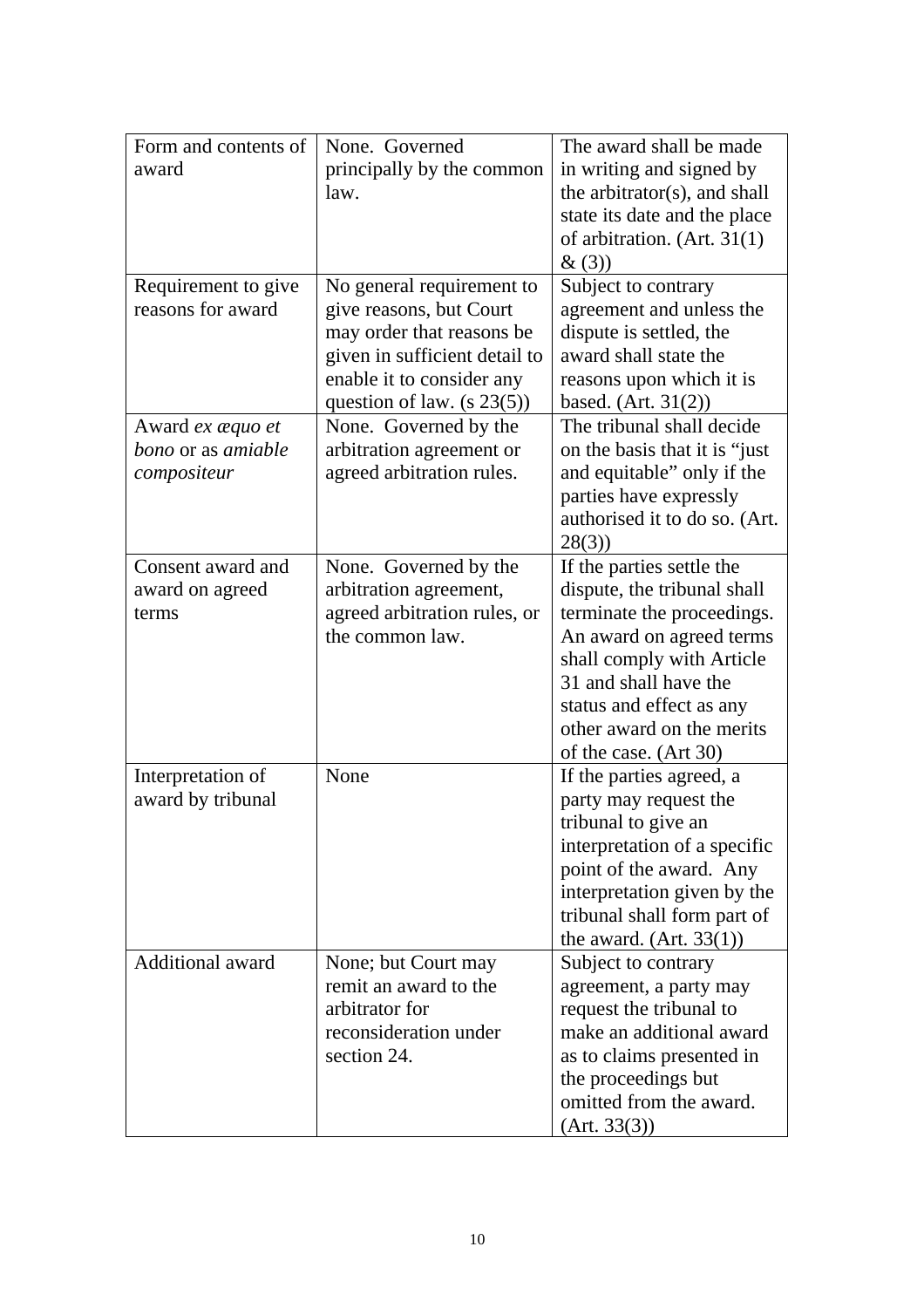| Waiver of right to | None | A party waives objection  |
|--------------------|------|---------------------------|
| object to non-     |      | that certain non-         |
| compliance with    |      | mandatory provisions of   |
| non-mandatory      |      | the Model Law have not    |
| provisions         |      | been complied with if he  |
|                    |      | fails to raise objection. |
|                    |      | (Art. 4)                  |

#### **(b) Provisions applicable to both domestic and international provisions**

| <b>Arbitration</b><br><b>Ordinance</b> | <b>Subject matter</b>                                                 |
|----------------------------------------|-----------------------------------------------------------------------|
| $s$ 2AA                                | Objective and principles of Ordinance                                 |
| $s$ 2AC.                               | Definition of arbitration agreement                                   |
| Art. $7(1)$                            |                                                                       |
| $s$ 2AC,                               | Agreement to be in writing                                            |
| Art. $7(1)$                            |                                                                       |
| s2A                                    | Appointment of conciliator pursuant to arbitration agreement          |
| s2A                                    | Power of conciliator to act as arbitrator                             |
| $s$ 2B                                 | Power of arbitrator to act as conciliator                             |
| s2C                                    | Enforcement of settlement agreement as award                          |
| s2D                                    | Proceedings to be heard otherwise than in open court                  |
| $s$ 2E                                 | Restrictions on reporting of proceedings heard otherwise than in      |
|                                        | open court                                                            |
| s2F                                    | Representation and preparation work                                   |
| s2G                                    | Costs in respect of non-legally qualified person                      |
| s2GA                                   | General responsibilities of arbitral tribunal - e.g., act fairly and  |
|                                        | impartially; give the parties a reasonable opportunity to present     |
|                                        | their cases; avoid unnecessary delay and expense; and not bound       |
|                                        | by rules of evidence.                                                 |
| $s$ 2GB $(1)$                          | General powers of the arbitral tribunal $-$ e.g., require claimant to |
|                                        | give security for the costs of the arbitration; require money in      |
|                                        | dispute to be secured; direct the discovery of documents; direct      |
|                                        | the inspection, preservation or sale of the relevant property; and    |
|                                        | grant interim injunctions or direct other interim measures to be      |
|                                        | taken.                                                                |
| $s$ 2GB $(5)$                          | Power of tribunal to dismiss or stay a claim if the order to          |
|                                        | provide security for costs has not been complied with                 |
| $s$ 2GB $(6)$                          | Power of tribunal to act inquisitorially                              |
| $s$ 2GB $(7)$                          | Power of tribunal to examine witnesses on oath and direct the         |
|                                        | attendance of witnesses                                               |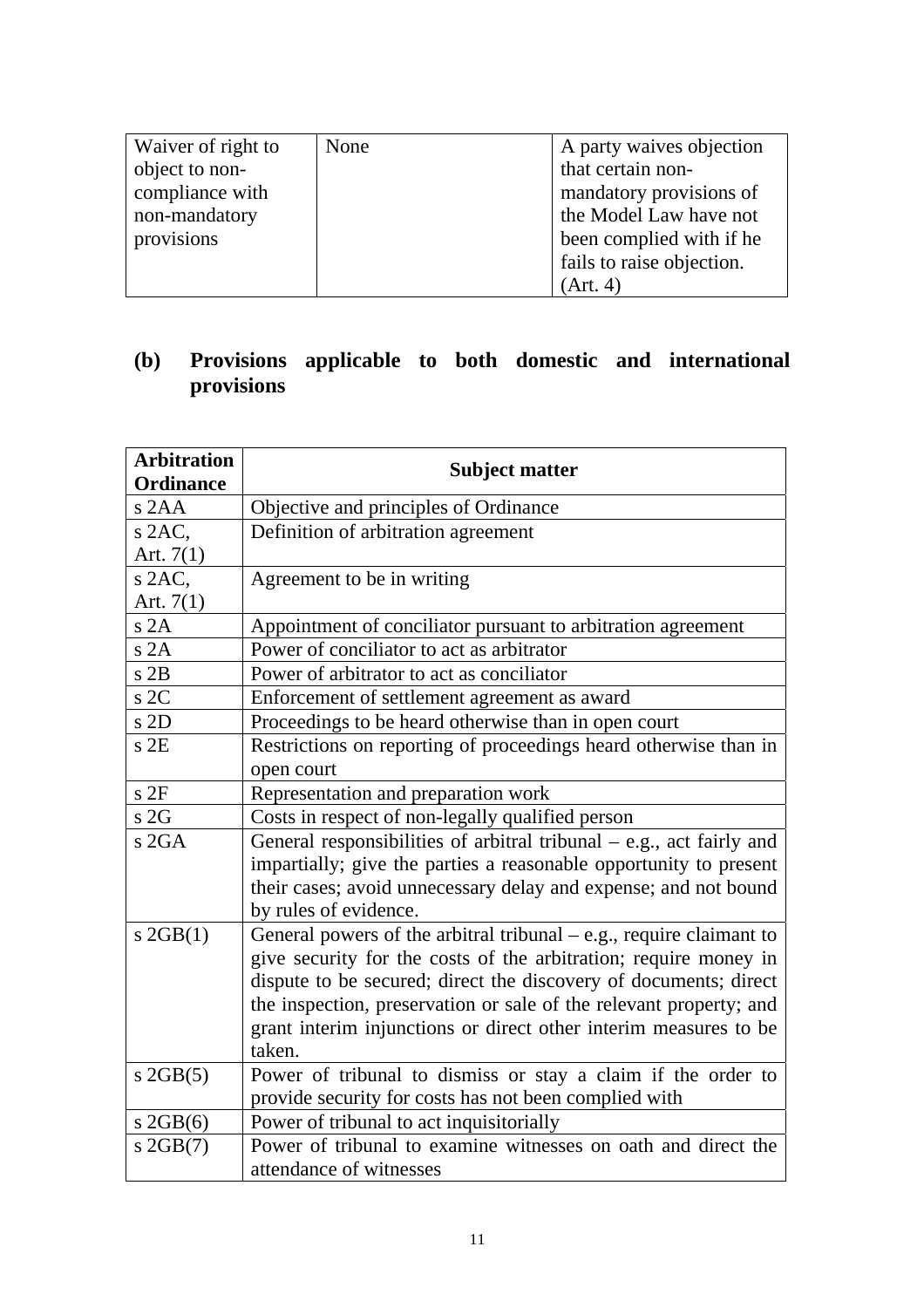| $s$ 2GC | Special powers of Court in relation to arbitration proceedings –    |
|---------|---------------------------------------------------------------------|
|         | e.g., direct an amount in dispute to be secured; direct the         |
|         | inspection, preservation or sale of the relevant property; grant an |
|         | interim injunction or direct any other interim measures to be       |
|         | taken; and order a person to give evidence or produce               |
|         | documents.                                                          |
| s2GD    | Power of tribunal to extend time for commencing arbitration         |
|         | proceedings                                                         |
| $s$ 2GE | Dismissal of claim for delay in prosecuting claim                   |
| s 2GF   | Decision of arbitral tribunal                                       |
| s 2GG   | Enforcement of decisions of arbitral tribunal                       |
| s 2GH   | Arbitral tribunal may award interest                                |
| s 2GI   | Rate of interest on money awarded in arbitration proceedings        |
| s 2GJ   | Costs of arbitration proceedings                                    |
| $s$ 2GK | Joint and several liability of parties to pay tribunal's fees       |
| s 2GL   | Arbitral tribunal may limit amount of recoverable costs             |
| s 2GM   | Immunity of arbitral tribunal                                       |
| s 2GN   | Immunity of appointing or administrating authority                  |
| s 6(1), | Stay of legal proceedings and reference of dispute to arbitration   |
| Art. 8  | where the matter is the subject of an arbitration agreement         |
| s 13B,  | Power of tribunal to rule on its own jurisdiction                   |
| Art. 16 |                                                                     |

# **(c) Areas in which the provisions of the two regimes are similar**

| <b>Subject matter</b>                                                                | <b>Domestic</b><br>arbitration regime                                                                                                                                                                      | <b>International</b><br>arbitration regime                                                                                                                                                                                             |
|--------------------------------------------------------------------------------------|------------------------------------------------------------------------------------------------------------------------------------------------------------------------------------------------------------|----------------------------------------------------------------------------------------------------------------------------------------------------------------------------------------------------------------------------------------|
| Power of HKIAC to<br>appoint arbitrators in<br>certain cases                         | s 12                                                                                                                                                                                                       | Art. $11(3)-(4)$                                                                                                                                                                                                                       |
| Equal treatment of<br>parties                                                        | Tribunal required to act<br>fairly and impartially (s)<br>2GA(1)(a)                                                                                                                                        | Parties shall be treated<br>with equality. (Art. 18)                                                                                                                                                                                   |
| Removal of<br>arbitrator (or<br>termination of<br>arbitrator's mandate)<br>for delay | Court may remove, on<br>application of a party, an<br>arbitrator who fails to use<br>all reasonable dispatch in<br>entering on and<br>proceeding with the<br>reference and making an<br>award. $(s 15(3))$ | A party may request the<br>Court to decide on the<br>termination of an<br>arbitrator's mandate where<br>there is a controversy<br>concerning his ability to<br>perform his functions or to<br>act without undue delay.<br>(Art. 14(1)) |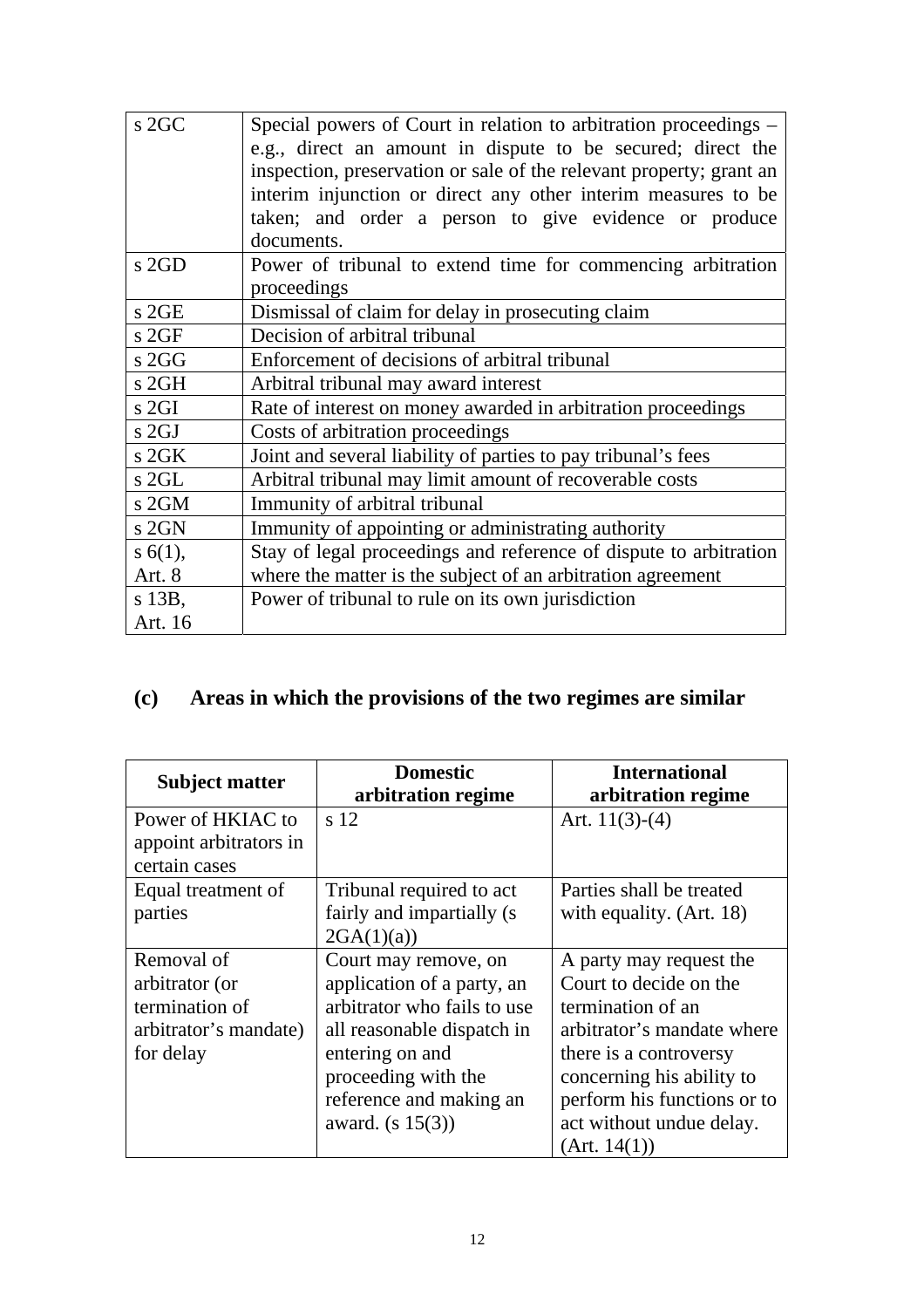| Power to correct     | Subject to contrary        | A party may request the    |
|----------------------|----------------------------|----------------------------|
| clerical errors      | agreement, arbitrator may  | tribunal to correct any    |
|                      | correct, in an award,      | computation, clerical or   |
|                      | clerical mistake or error  | typographical errors in an |
|                      | arising from accidental    | award. (Art. 33(1)(a) $&$  |
|                      | slip or omission. $(s 19)$ | (2)                        |
| Power to remit award | Court may remit an award   | Court may remit an award   |
| to arbitrator for    | to the arbitrator for      | to the tribunal for        |
| reconsideration      | reconsideration. (s 24)    | consideration instead of   |
|                      |                            | setting it aside. (Art.    |
|                      |                            | 34(4)                      |

Note: See generally, Robert Morgan, *The Arbitration Ordinance of Hong Kong – A Commentary* (Butterworths, 1997), Tables 3 and 4.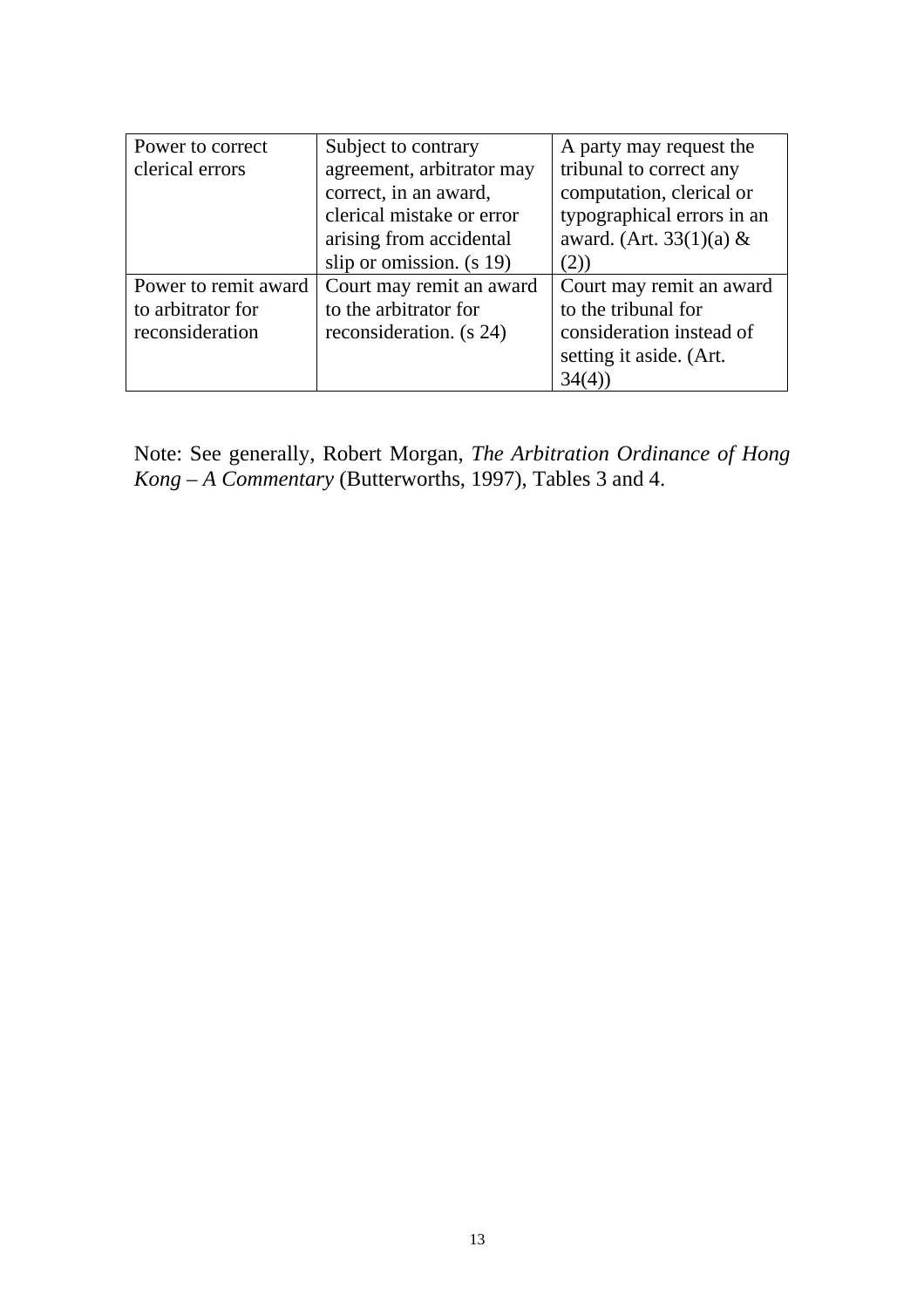# **EXECUTIVE SUMMARY**

 The Department of Justice published a Consultation Paper on Reform of the Law of Arbitration in Hong Kong and Draft Arbitration Bill on 31 December 2007 ("Consultation Paper") to seek views on reform of the law of arbitration in Hong Kong.

## **A Unitary Regime for Arbitration**

2. The current Arbitration Ordinance (Cap 341) ("the current Ordinance") has created two different regimes for "domestic" and "international" arbitrations. The Consultation Paper and the consultation draft of the Arbitration Bill ("draft Bill") attached to it propose the creation of a unitary regime of arbitration on the basis of the UNCITRAL Model Law on International Commercial Arbitration ("Model Law") adopted by the United Nations Commission on International Trade Law ("UNCITRAL") for all types of arbitration, thereby abolishing the distinction between domestic and international arbitrations under the current Ordinance.

3. The purpose of the reform is to make the law on arbitration more user-friendly. As the Model Law is familiar to practitioners from civil law as well as common law jurisdictions, this would have the benefit of enabling the Hong Kong business community and arbitration practitioners to operate an arbitration regime which accords with widely accepted international arbitration practices and development. Hong Kong would be seen as a Model Law jurisdiction thereby attracting more business parties to choose Hong Kong as the place to conduct arbitral proceedings. The reform of the law of arbitration will also promote Hong Kong as a regional centre for legal services and dispute resolution.

## **The framework and contents of the draft Bill**

4. The draft Bill adopts the structure of the Model Law as its framework. The relevant provisions of the Model Law including some of the revised articles recently adopted by the UNCITRAL in 2006 are reproduced in the draft Bill and are supplemented by other provisions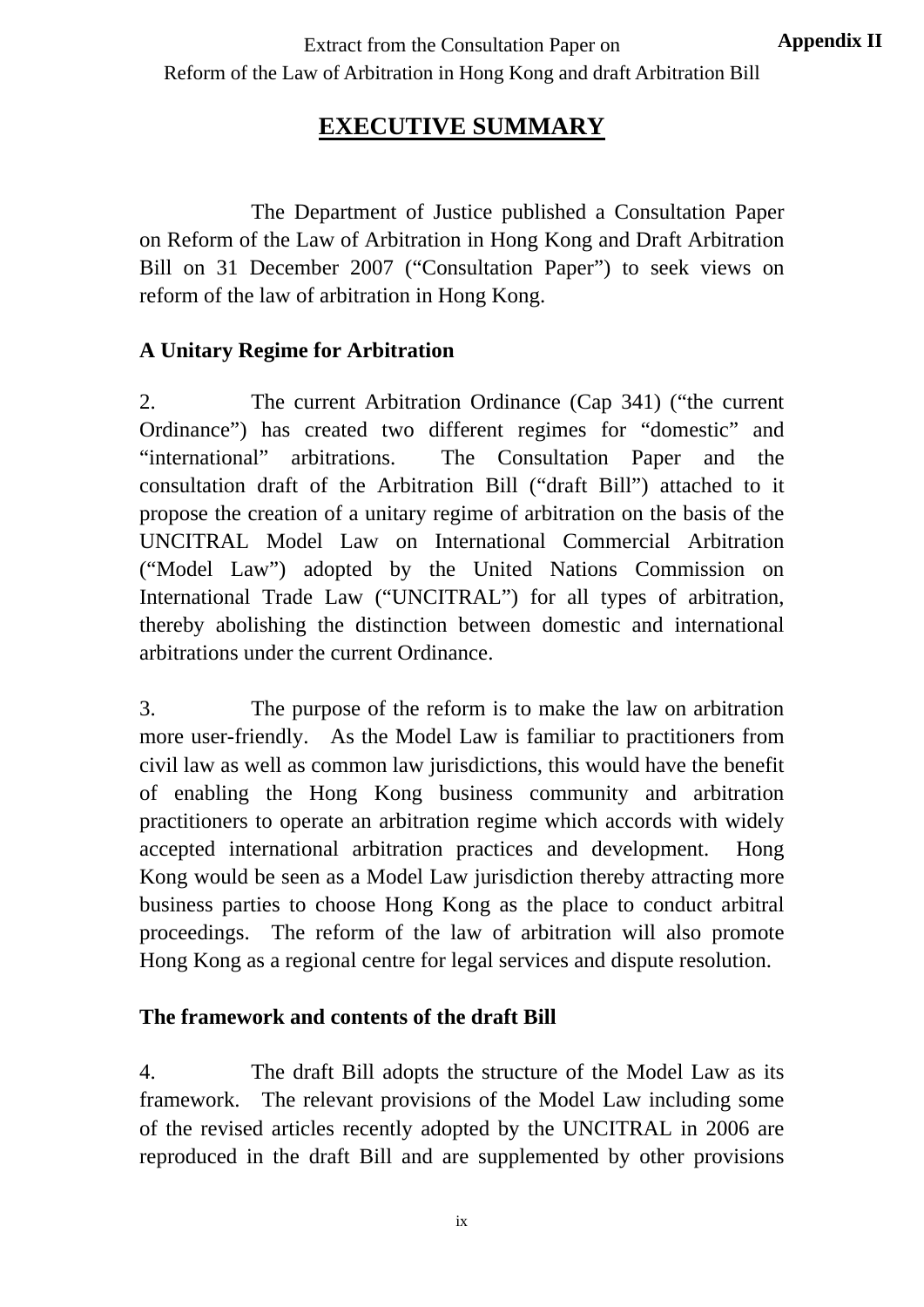having regard to the proposals made in the *Report of Committee on Hong Kong Arbitration Law* published in 2003 ("*Report")* and the relevant existing provisions of the current Ordinance that are to be retained. The major issues in the draft Bill are summarised below.

### *Part 1 Preliminary*

5. Part 1 sets out the object and principles of the draft Bill. It gives effect to the provisions of the Model Law as expressly stated in the draft Bill subject to such modifications and supplements as provided for in the draft Bill. Part 1 also defines the scope of application of the draft Bill. It provides that the draft Bill applies to any arbitration agreement and any arbitration to which the Government of the Hong Kong Special Administrative Region is a party.

## *Part 2 General Provisions*

6. Part 2 sets out the principle for the interpretation of the Model Law. It provides for the procedural rules for delivery of written communications including new forms of electronic communications. It further states that the Limitation Ordinance (Cap 347) and any other Ordinances relating to the limitation of actions shall apply to arbitrations as they apply to actions in the court. It is also provided in this Part that proceedings are to be heard in open court. However, upon application of any party, the court shall order those proceedings to be heard otherwise than in open court, unless the court is in any particular case satisfied that those proceedings ought to be heard in open court. The court is also empowered to give directions as to what information relating to proceedings heard otherwise than in open court may be published.

#### *Part 3 Arbitration Agreement*

7. Part 3 requires an arbitration agreement to be in writing and defines what constitutes writing for this purpose. It also provides for disputes under an arbitration agreement to be referred to arbitration.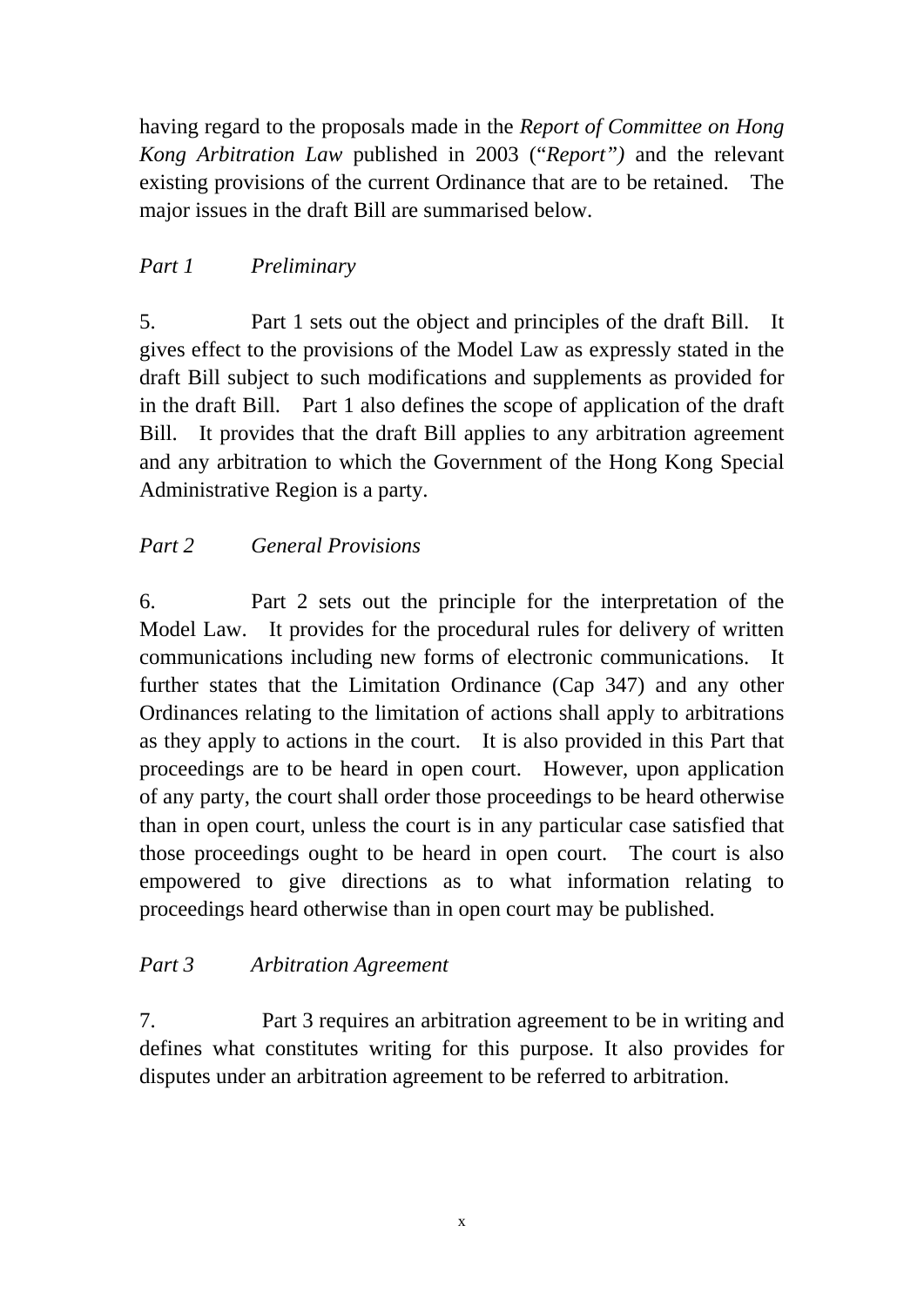8. In view of the concern that employees with weaker bargaining power could be denied access to the court by standard arbitration clauses in their employment contracts, provision is made under Part 3 to empower the court to decide whether or not to refer to arbitration, not just disputes involving a claim or other matter that is within the jurisdiction of the Labour Tribunal as provided for in the current Ordinance, but also matters involving claims or disputes made pursuant to or arising under any employment contract.

## *Part 4 Composition of Arbitral Tribunal*

9. Part 4 contains provisions relating to the number of arbitrators and their appointment and sets out the grounds and procedures for challenging such appointment. It further provides for the appointment of umpires and their functions in arbitral proceedings and the appointment of mediators. It also specifies that an arbitrator may act as a mediator upon consent of all parties in writing after the commencement of arbitral proceedings.

## *Part 5 Jurisdiction of Arbitral Tribunal*

10. An arbitral tribunal is empowered under Part 5 to rule on its own jurisdiction. Where an arbitral tribunal rules that it has jurisdiction to decide a dispute, a party may, within a 30-day period, request the Court of First Instance to decide on the issue. No appeal lies from a decision of the Court of First Instance on the issue. If an arbitral tribunal rules that it does not have jurisdiction to decide a dispute, the court shall, if it has jurisdiction, decide the dispute.

## *Part 6 Interim Measures and Preliminary Orders*

11. Part 6 empowers an arbitral tribunal to grant interim measures and preliminary orders and to specify the grounds and procedures relating to the application for and the grant, modification, suspension or termination of such interim measures and preliminary orders.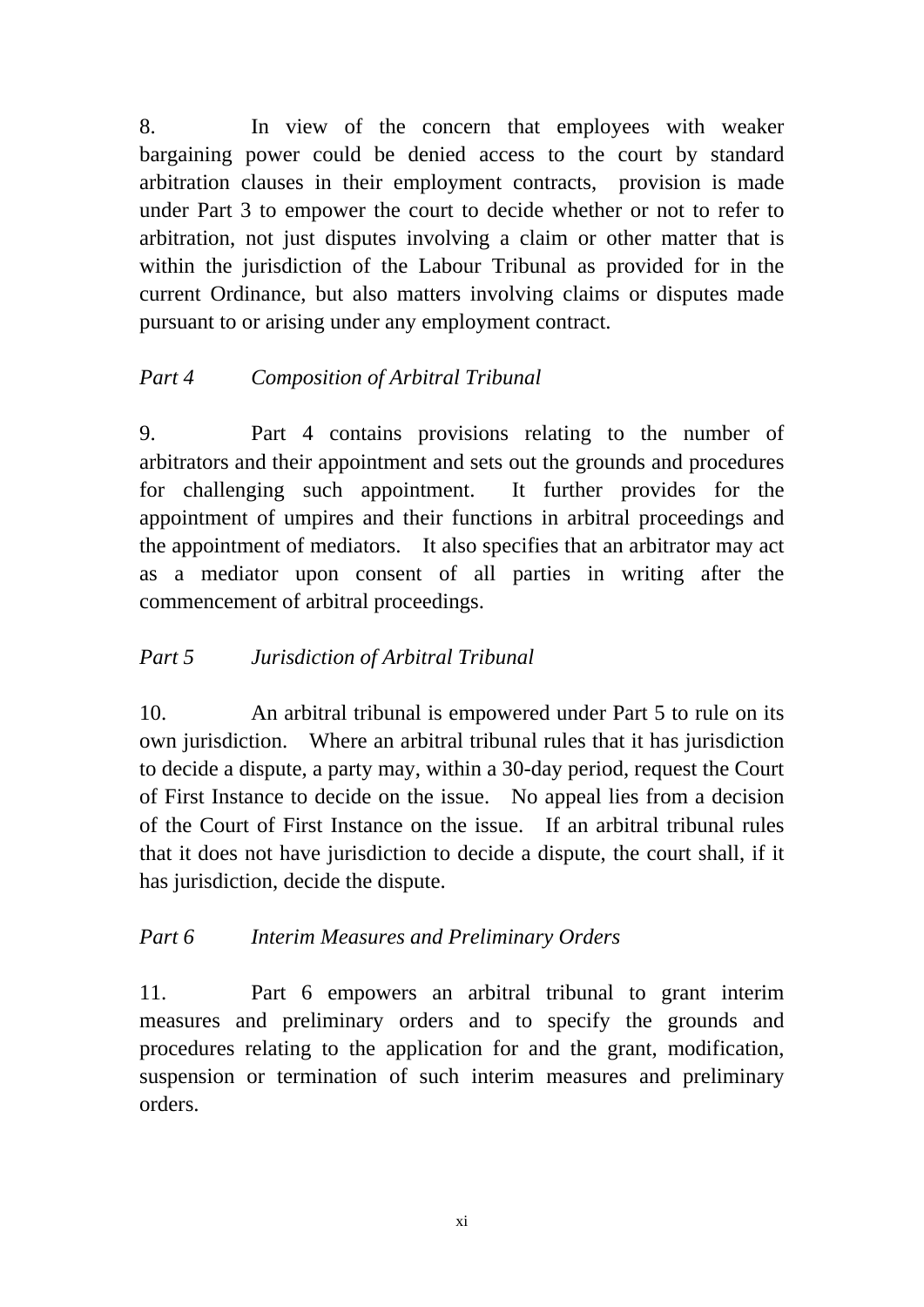12. It further provides that the Court of First Instance may grant an interim measure in relation to arbitral proceedings conducted in or outside Hong Kong. If the arbitral proceedings are conducted outside Hong Kong, an interim measure may be granted only if those proceedings are capable of giving rise to an arbitral award (whether interim or final) which may be enforced in Hong Kong under the new Arbitration Ordinance ("new Ordinance") or any other Ordinance and that the interim measure sought belongs to a type or description of interim measures that may be granted in Hong Kong in relation to arbitral proceedings conducted in Hong Kong.

13. An alternative proposal, which we do not recommend, has been made that where arbitral proceedings take place outside Hong Kong, the Court of First Instance should only be able to make an order to grant an interim measure in relation to such proceedings if a court in the corresponding place of arbitration will act reciprocally to grant a similar order in aid of arbitral proceedings conducted in Hong Kong.

## *Part 7 Conduct of Arbitral Proceedings*

14. Part 7 states that the parties may agree on the procedures to be followed, which otherwise are to be determined by the arbitral tribunal. It further sets out the general powers exercisable by an arbitral tribunal when conducting arbitral proceedings.

15. Part 7 preserves the present statutory position in respect of the enforcement of orders or directions, including interim measures, made by an arbitral tribunal in relation to arbitral proceedings conducted in or outside Hong Kong. A new requirement is however added which provides that leave for enforcement of such order or direction made outside Hong Kong shall not be granted by the court in Hong Kong unless it can be demonstrated that the order or direction belongs to a type or description of order or direction that may be made in Hong Kong in relation to arbitral proceedings conducted in Hong Kong.

16. An additional proposal, with which we do not agree, has been made that where an arbitral proceeding takes place outside Hong Kong, leave should only be granted for the enforcement of any order or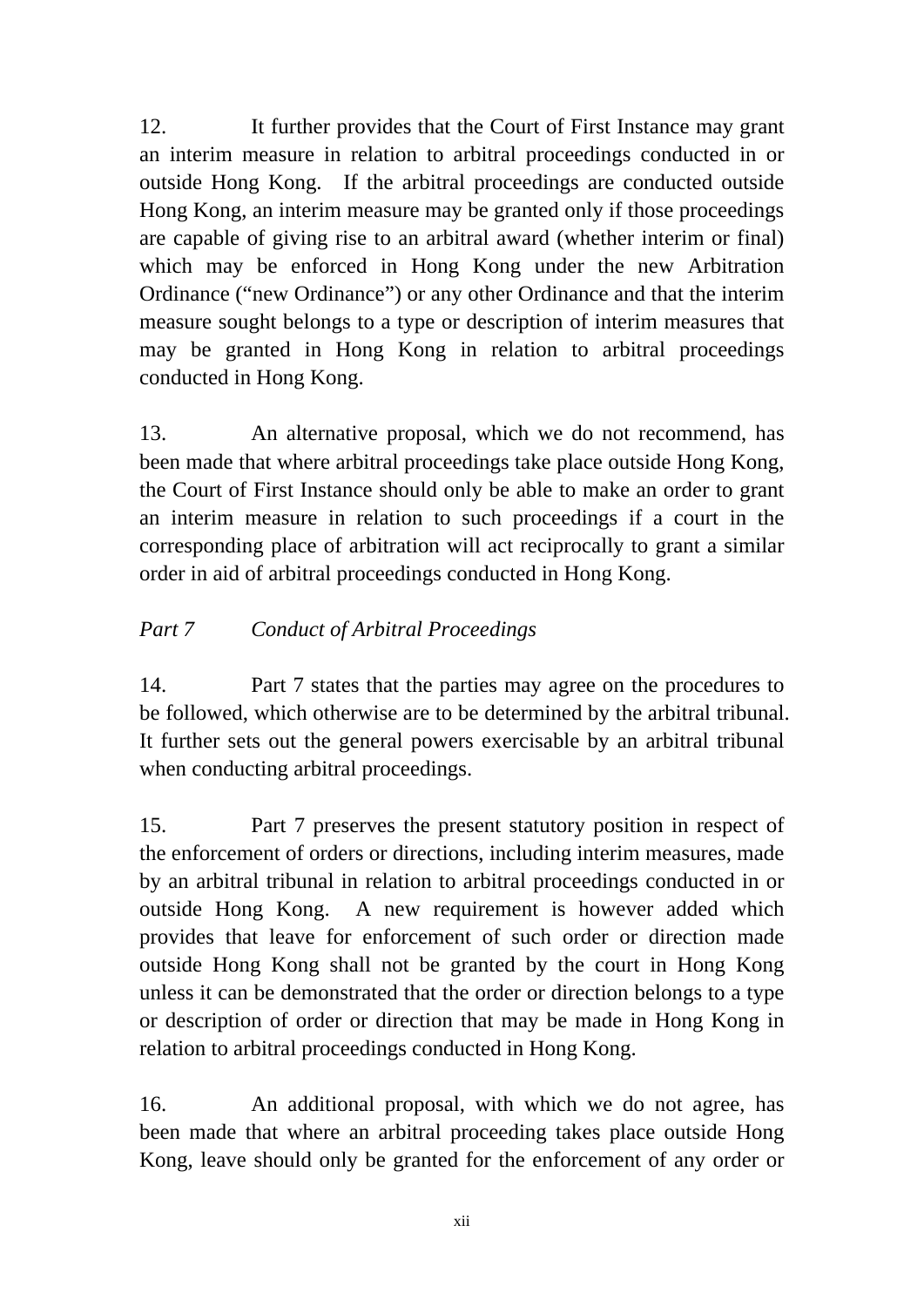direction, including any interim measure, made by such arbitral tribunal in a foreign jurisdiction if a court in the corresponding place of arbitration will act reciprocally in respect of such order or direction made in arbitral proceedings conducted in Hong Kong.

## *Part 8 Making of Award and Termination of Proceedings*

17. Part 8 prescribes the procedures for deciding on the choice of substantive law that is applicable to the substance of the dispute. It sets out the requirements for the form and contents of an arbitral award and provides for the correction and interpretation thereof and the making of an additional award. It provides for the award on costs of the arbitral proceedings including the fees and expenses of the tribunal to be made by an arbitral tribunal. Proposal has also been made to empower an arbitral tribunal to order payment of interest on award of costs in arbitral proceedings. Part 8 further states the circumstances under which arbitral proceedings are to be terminated and the mechanism for doing so.

#### *Part 9 Recourse against Award*

18. Part 9 provides that recourse to the court against an arbitral award may be made by a party by an application for setting aside the award. It further provides that the Court of First Instance may set aside an award on the grounds specified in Article 34 of the Model Law but may not set aside an award on the ground of error of fact or law on the face of the award.

#### *Part 10 Recognition and Enforcement of Awards*

19. The statutory scheme under the current Ordinance for the enforcement of awards made, whether in or outside Hong Kong, in arbitral proceedings by an arbitral tribunal is retained under Part 10 subject to certain modifications. Leave of the court is required for enforcement of an arbitral award made by an arbitral tribunal whether in or outside Hong Kong.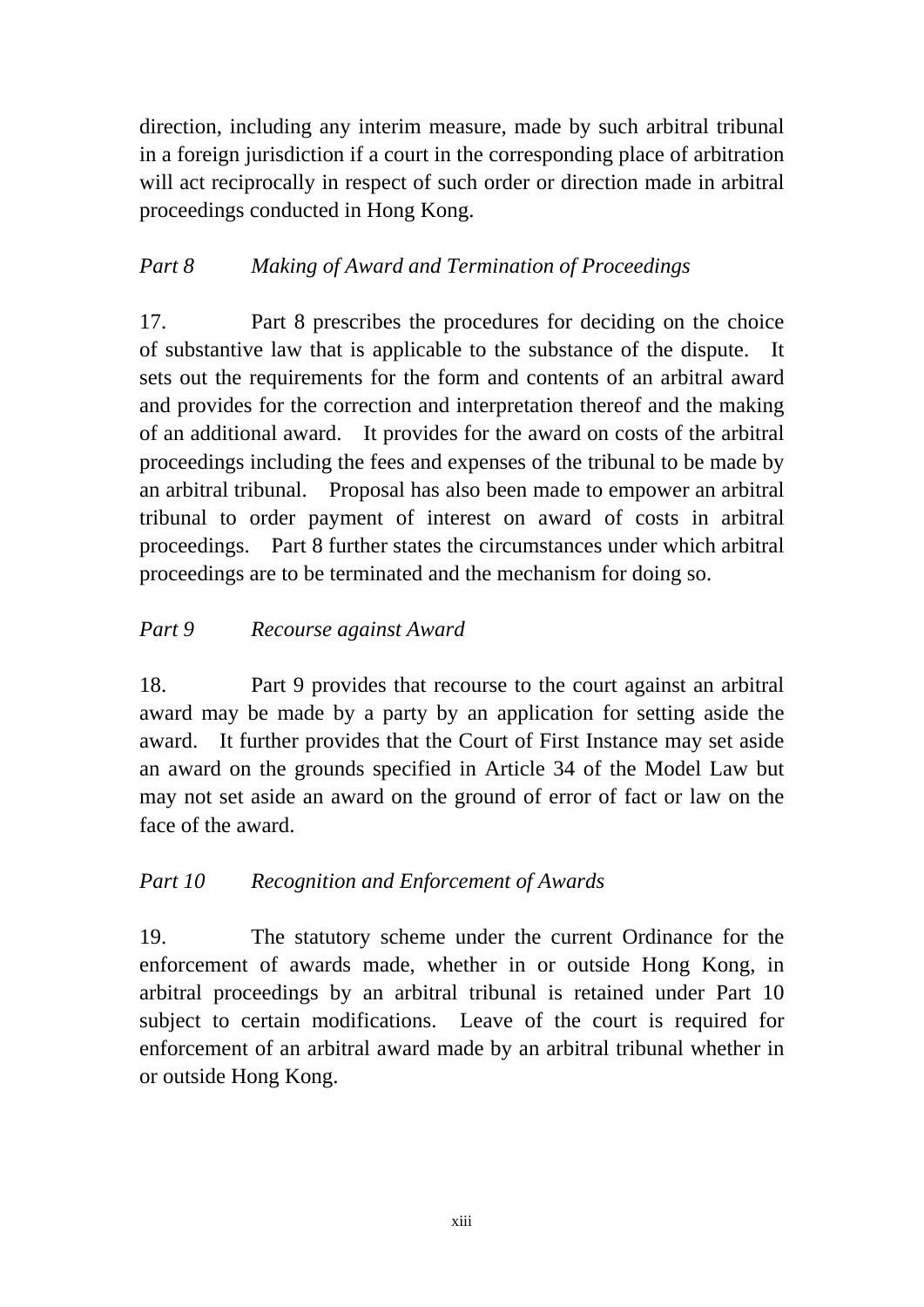20. In the case of the enforcement of an arbitral award made outside Hong Kong which is neither a Convention award nor a Mainland award, a new provision is added under Part 10 to provide that no leave shall be granted by the court unless the party seeking to enforce such award can demonstrate that the court in the place where the award is made will act reciprocally in respect of awards made in Hong Kong in arbitral proceedings by an arbitral tribunal. The new requirement proposed is to ensure that the enforcement of arbitral awards made outside Hong Kong, whether a Convention award, a Mainland award or an award which is neither a Convention award nor a Mainland award, is granted on the same principle of reciprocity of enforcement.

## *Part 11 Provisions that may be Expressly Opted for or Automatically Apply*

21. Certain provisions under the current Ordinance that only apply to domestic arbitrations have been retained as opt-in provisions under Schedule 3 to the draft Bill. It is provided under Part 11 that parties to an arbitration agreement may expressly provide in the arbitration agreement as to whether any of the provisions in Schedule 3 shall apply.

22. To address the concern raised by the construction industry where users of standard form contracts may continue to use the term "domestic arbitration" in such contracts either before or for sometime after the commencement of the new Ordinance, it is provided under Part 11 that, where an arbitration agreement entered into before, or at any time within a period of 6 years after, the commencement of the new Ordinance stipulates that an arbitration under that arbitration agreement shall be a "domestic arbitration", all the opt-in provisions under Schedule 3 shall automatically apply to that arbitration agreement subject to any express agreement to the contrary between the parties.

23. A deeming provision is included under Part 11 to ensure that, subject to some exceptions, all the opt-in provisions in Schedule 3 would automatically apply to an arbitration agreement contained in every contract down the line of the subcontracting process.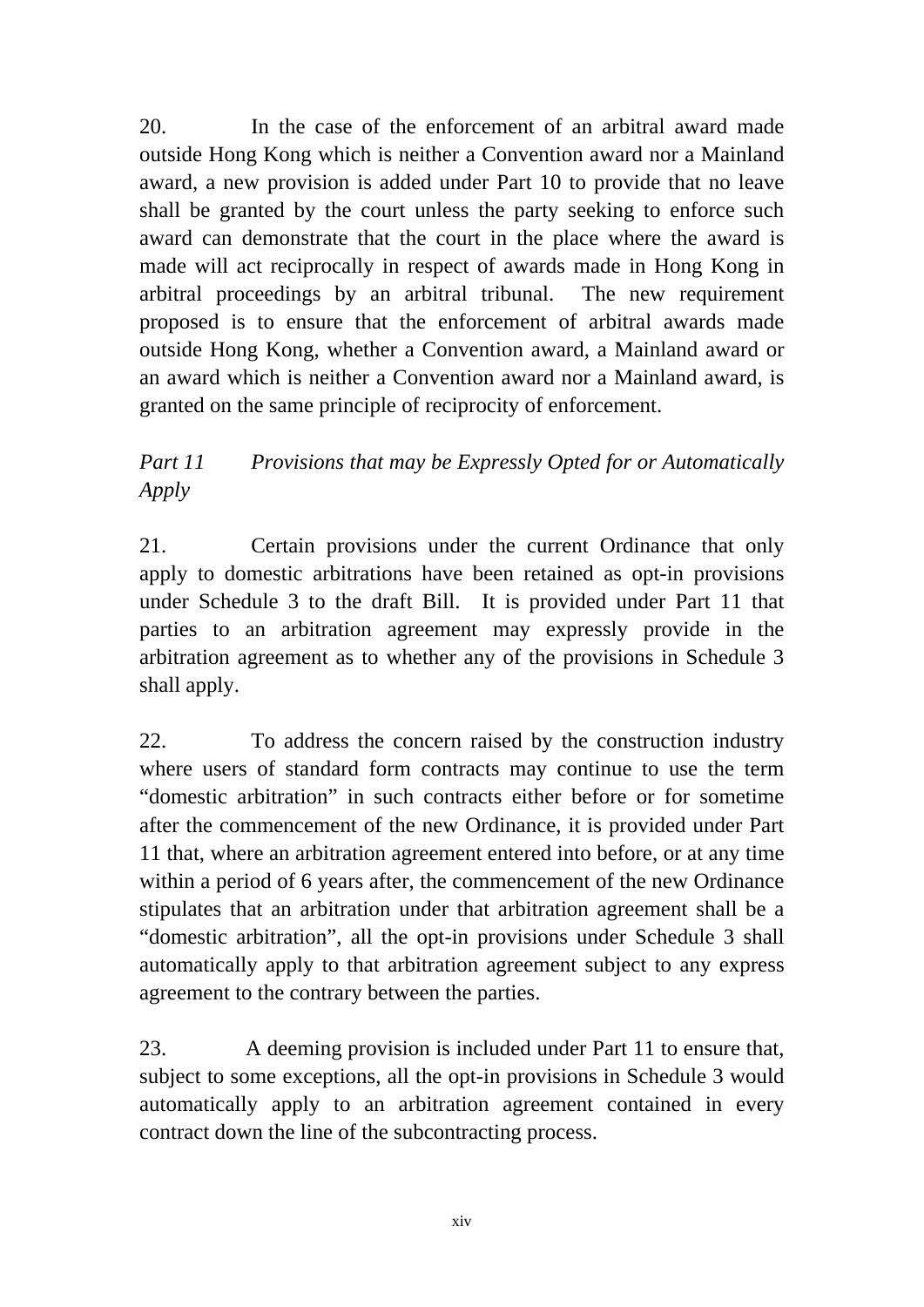#### *Part 12 Miscellaneous*

24. Part 12 contains miscellaneous provisions relating to the liability of an arbitral tribunal, a mediator and the relevant bodies, the power to make relevant rules of court and the procedures for making an application under the new Ordinance.

## *Part 13 Repeal, Savings and Transitional Provisions*

25. Part 13 provides for the repeal of the current Ordinance and states that the savings and transitional provisions are set out in Schedule 4.

*Part 14 Consequential and Related Amendments*

26. Part 14 provides that the consequential and related amendments are specified in Schedule 5.

*Schedule 1 UNCITRAL Model Law on International Commercial Arbitration* 

27. The full text of the Model Law is set out in Schedule 1.

*Schedule 2 Application of Ordinance to Judge-Arbitrators and Judge-Umpires*

28. The provisions under the Fourth Schedule to the current Ordinance are retained under Schedule 2 to the draft Bill with necessary modifications. This Schedule deals with the application of certain provisions of the draft Bill to a judge who has been appointed as sole arbitrator or umpire.

*Schedule 3 Provisions that may be Expressly Opted for or Automatically Apply*

29. Schedule 3 contains provisions relating to the determination of a dispute by a sole arbitrator, the consolidation of arbitrations, the determination of a preliminary point of law by the Court of First Instance,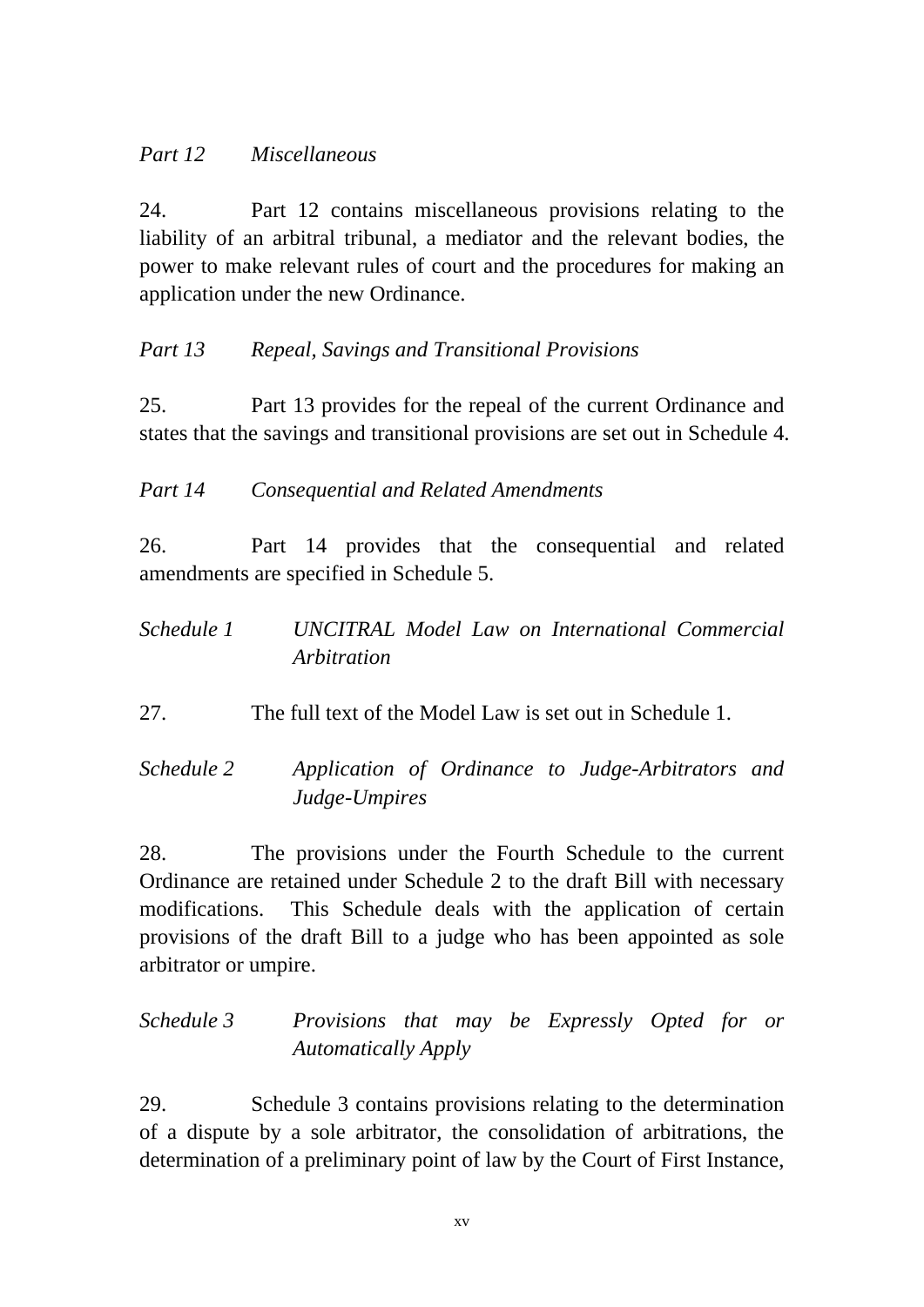the challenging of an arbitral award on ground of serious irregularity and the appeal against an arbitral award on point of law.

*Schedule 4 Savings and transitional provisions* 

30. The savings and transitional provisions are set out in Schedule 4.

*Schedule 5 Consequential and related amendments* 

31. The consequential and related amendments are set out in Schedule 5. Amendments have been proposed to Order 73 of the Rules of the High Court (Cap 4 sub. leg. A) in respect of the making of an application, request or appeal under the draft Bill to the Court of First Instance. A proposal has been made under section 37 of this Schedule to add the "President of the Hong Kong Construction Association" to the list of persons and organizations set out in Rule 3(2) of the Arbitration (Appointment of Arbitrators and Umpires) Rules (Cap 341 sub. leg. B).

#### **Consultation**

32. The Department of Justice invites comments on the issues raised in the Consultation Paper and welcomes any views generally on the draft Bill.

33. The consultation period will end on 30 June 2008.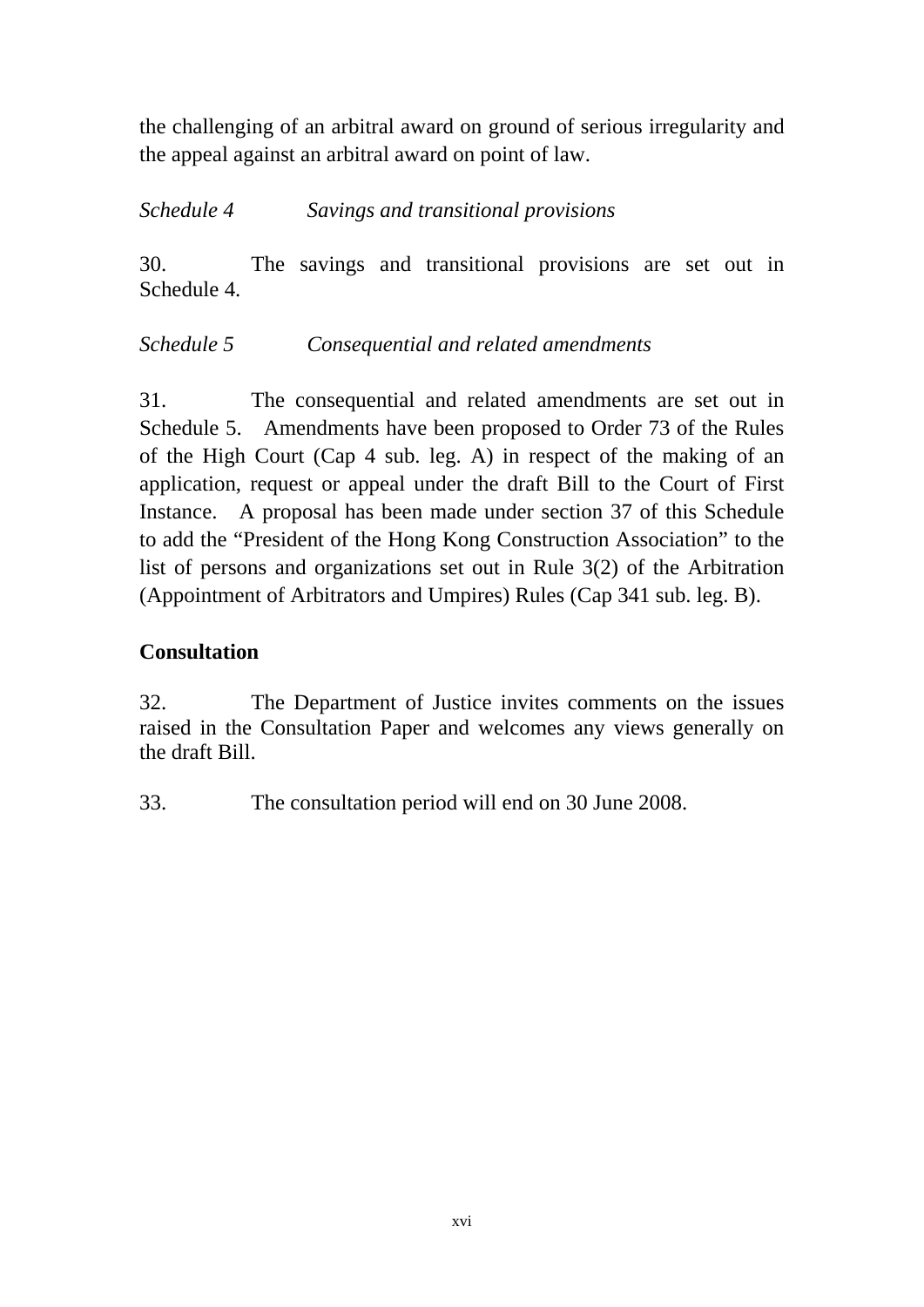# **Appendix III**

#### **Reform of the law of arbitration**

## **Relevant documents**

| <b>Meeting</b>                                                 | <b>Meeting Date</b> | <b>Paper/Question</b>                                                                                                                                                                                               |
|----------------------------------------------------------------|---------------------|---------------------------------------------------------------------------------------------------------------------------------------------------------------------------------------------------------------------|
| Panel on<br>Administration of<br>Justice and Legal<br>Services | 27 June 2005        | Paper provided by the Administration<br>on the Report of the Committee on<br>Hong Kong Arbitration Law of the<br>Hong Kong Institute of Arbitrators<br>[LC Paper No. CB(2)1792/04-05(01)]                           |
|                                                                |                     | Submission from the Hong Kong<br>Construction Association Ltd. on the<br>recommendations in the Report of the<br>Hong Kong Institute of Arbitrators<br>[LC Paper No. CB(2)2049/04-05(01)]<br>(English version only) |
|                                                                |                     | Letter dated 21 June 2005 from the<br>Law Society of Hong Kong on reform<br>of the law of arbitration<br>[LC Paper No. CB(2)2049/04-05(02)]<br>(English version only)                                               |
|                                                                |                     | Minutes of meeting<br>[LC Paper No. CB(2)2502/04-05]                                                                                                                                                                |
|                                                                | 28 May 2007         | Administration's paper on "Reform of<br>the law of arbitration"<br>[LC Paper No. CB(2)1941/06-07(01)]<br>Minutes of meeting<br>[LC Paper No. CB(2)2540/06-07]                                                       |
|                                                                | 28 January 2008     | Consultation Paper on Reform of the<br>Law of Arbitration and Draft Arbitration<br>Bill published by the Department of<br>Justice on 31 December 2007<br>[LC Paper No. CB(2)813/07-08]<br>(English version only)    |